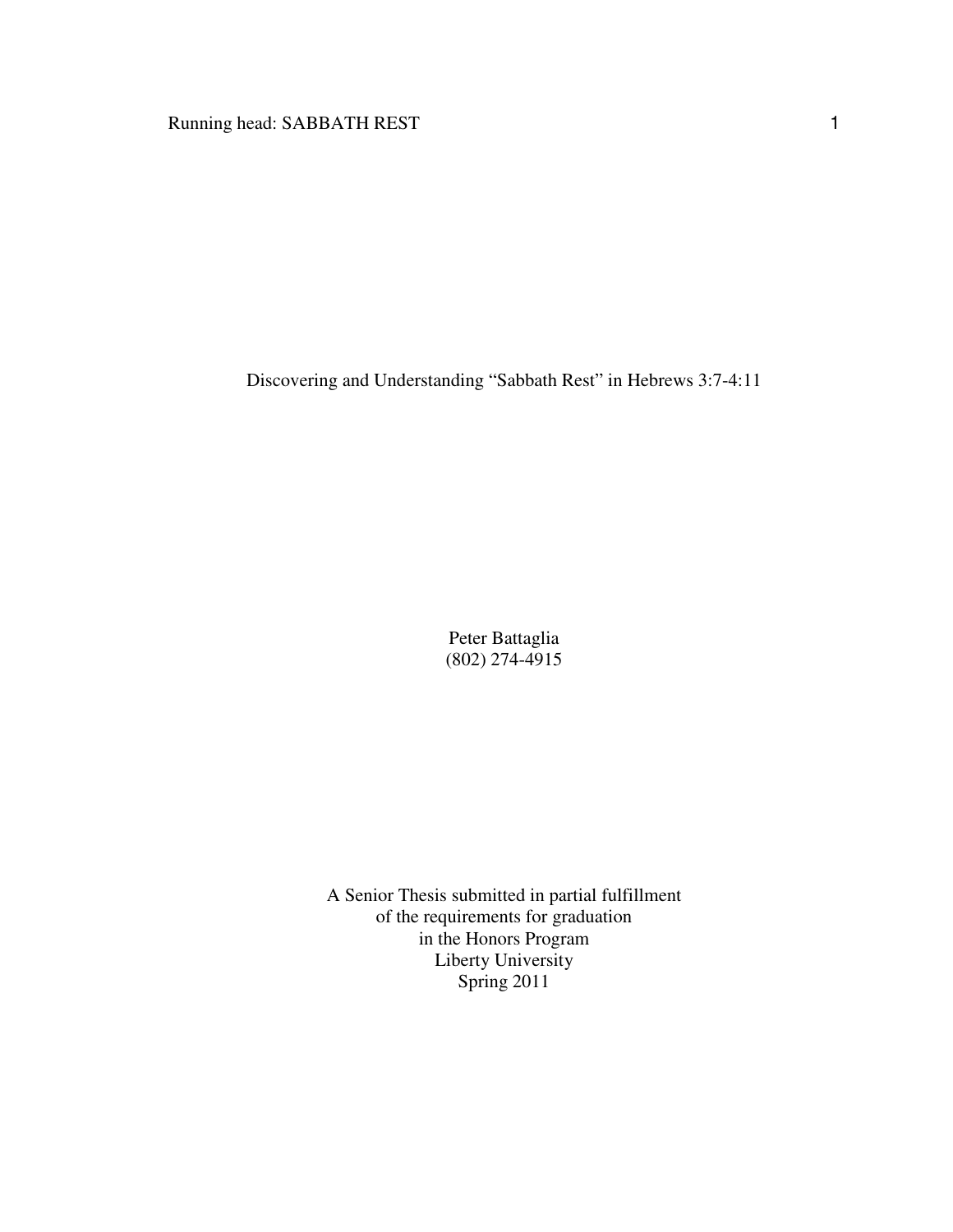Acceptance of Senior Honors Thesis

This Senior Honors Thesis is accepted in partial fulfillment of the requirements for graduation from the Honors Program of Liberty University.

> Donald Fowler, Th.D. Thesis Chair

\_\_\_\_\_\_\_\_\_\_\_\_\_\_\_\_\_\_\_\_\_\_\_\_\_\_\_\_\_\_

David Croteau, Ph.D. Committee Member

\_\_\_\_\_\_\_\_\_\_\_\_\_\_\_\_\_\_\_\_\_\_\_\_\_\_\_\_\_\_

Mark Harris, Ph.D. Committee Member

\_\_\_\_\_\_\_\_\_\_\_\_\_\_\_\_\_\_\_\_\_\_\_\_\_\_\_\_\_\_

James H. Nutter, D.A. Honors Director

\_\_\_\_\_\_\_\_\_\_\_\_\_\_\_\_\_\_\_\_\_\_\_\_\_\_\_\_\_\_

\_\_\_\_\_\_\_\_\_\_\_\_\_\_\_\_\_\_\_\_\_\_\_\_\_\_\_\_\_\_ Date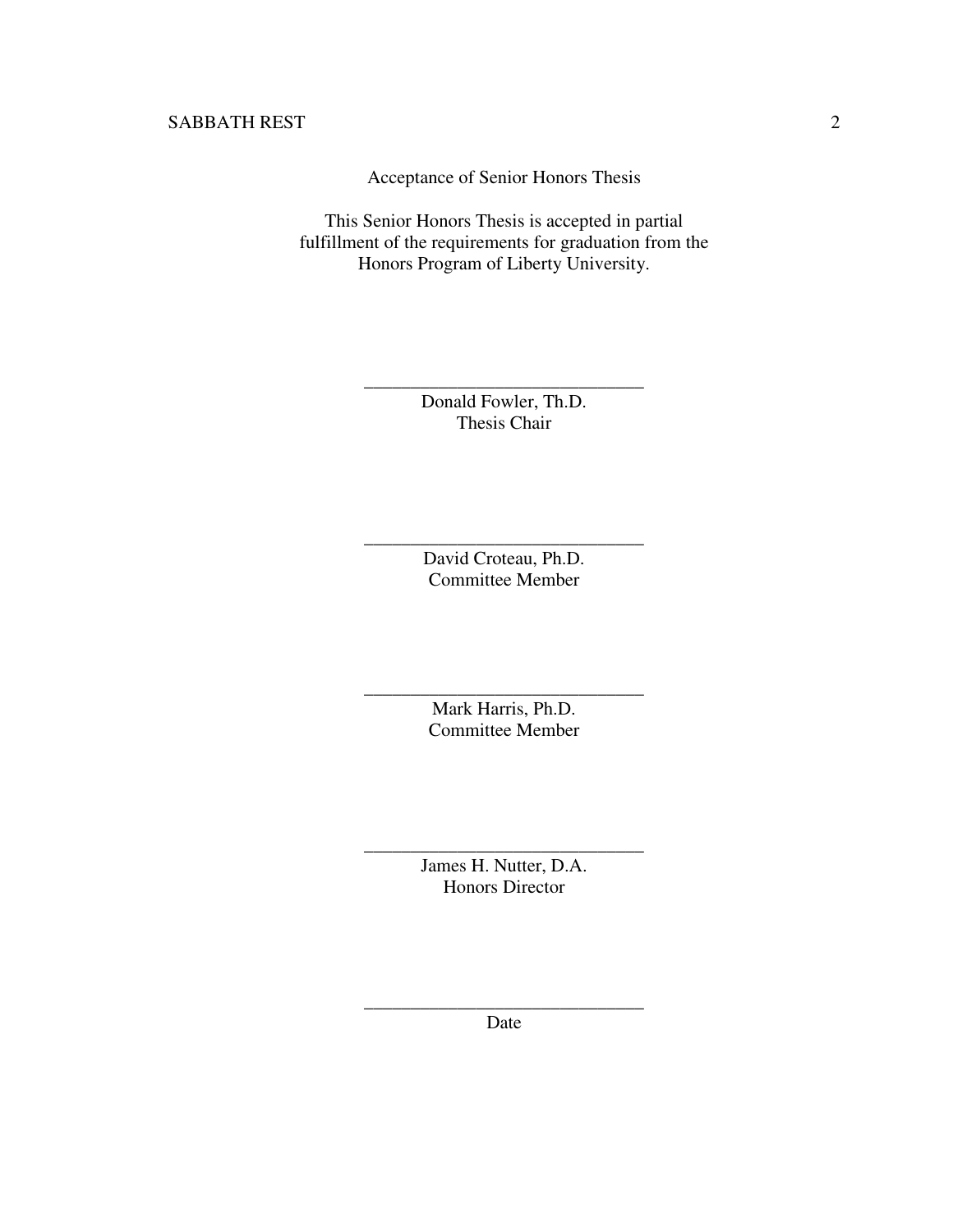## Abstract

 The book of Hebrews is a complex and intricate book full of Old Testament references. Intertextuality, or the New Testament's use of the Old Testament, plays an important role in Hebrews, specifically in the context of 3:7-4:11. In this passage there occurs a phrase unique to the whole Bible, "Sabbath rest" (4:9). While this phrase seems to point to some sort of eschatological reality, there are numerous factors which play a role in determining what this "Sabbath rest" actually is. In order to come to a proper understanding of the meaning and significance of this phrase, an analysis of the author's use of intertextuality must be conducted.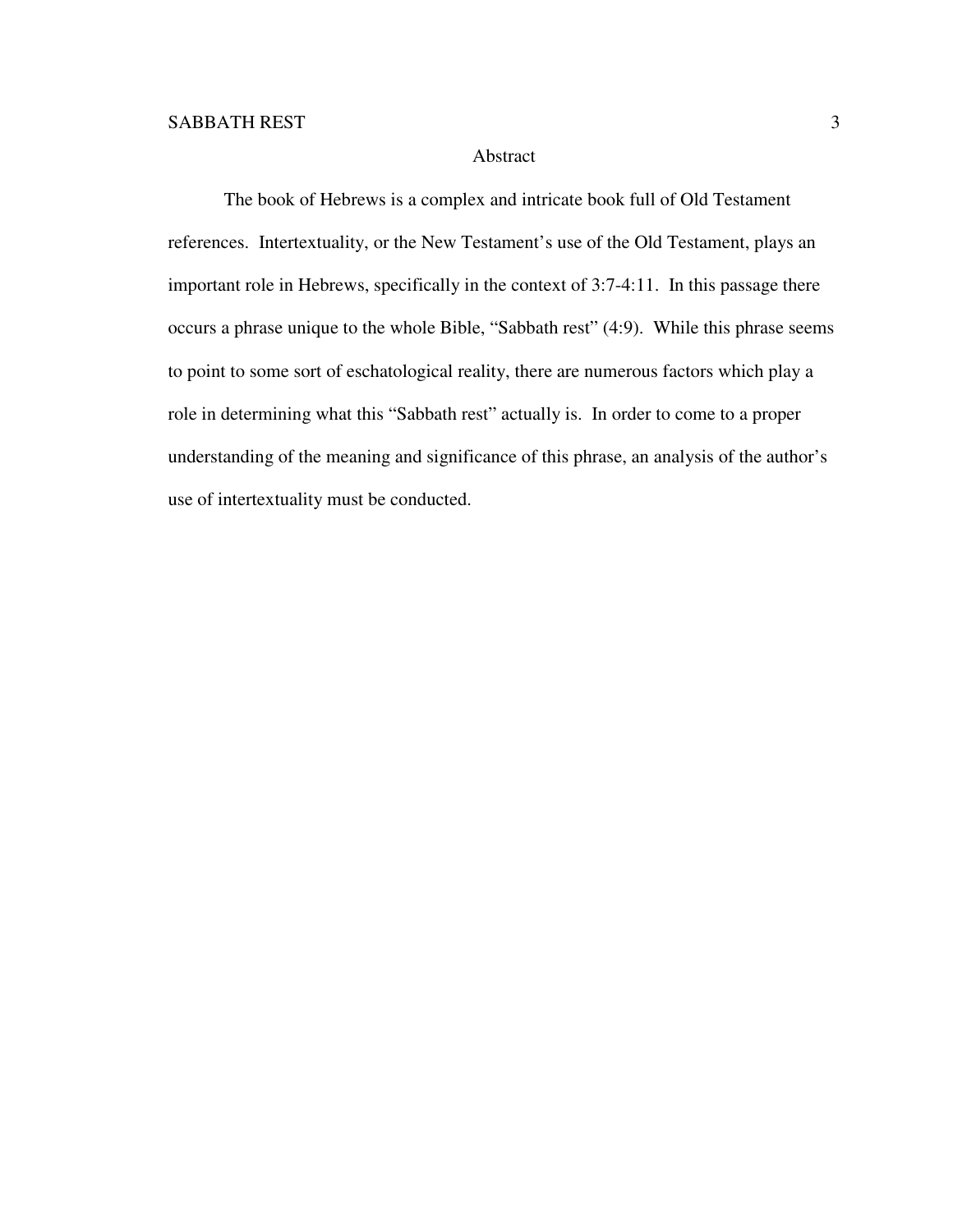# **Discovering and Understanding "Sabbath Rest" in Hebrews 3:7-4:11 Introduction**

 The study of intertextuality is a field that has received increased attention only relatively recently in biblical scholarship (within the last century, particularly the past few decades). This issue of how the New Testament authors use the Old Testament (or conversely, how the Old Testament influences the New Testament) is one that is often highly complex, full of slight nuances, overlapping between particular uses, and at times ambiguous. However, intertextuality is no small issue to be overlooked, for it holds an important key for correctly understanding Scripture, especially the New Testament.

Intertextuality is much more than just Old Testament quotes that are cited in the New Testament. In fact there is a wide range of functions which intertextuality serves in the writings of the New Testament. In *The Dictionary of the Later New Testament & Its Developments*, Swartley lists seven ways the Old Testament influences the New

Testament. They are as follows:

l.

 (1) quotations of earlier texts, often to claim fulfillment of prophecy; (2) allusions, echoes or very brief quotations of older narrative to thus extend the older "truth-world" in a "just-as" pattern; (3) recital of Israel's past or the story of Jesus to convince listeners of some truth; (4) citing persons or events for moral (or immoral) example; (5) typological argument to argue for fulfillment of hope; (6) allegorical reflection on older texts to emphasize new theological realities; and (7) creative new use of older images, stock expressions and sequences of thought in a new ordering and composition.<sup>1</sup>

These seven uses provide a comprehensive perspective of intertextuality in Scripture. In

light of their variety, these seven also illustrate further the potential difficulty of

<sup>1</sup>Willard M. Swartley, "Intertextuality in Early Christian Literature," in *Dictionary of the Later New Testament & Its Developments,* eds. Ralph Martin and Peter Davidson (Downer's Grove: Intervarsity Press, 1997), 536.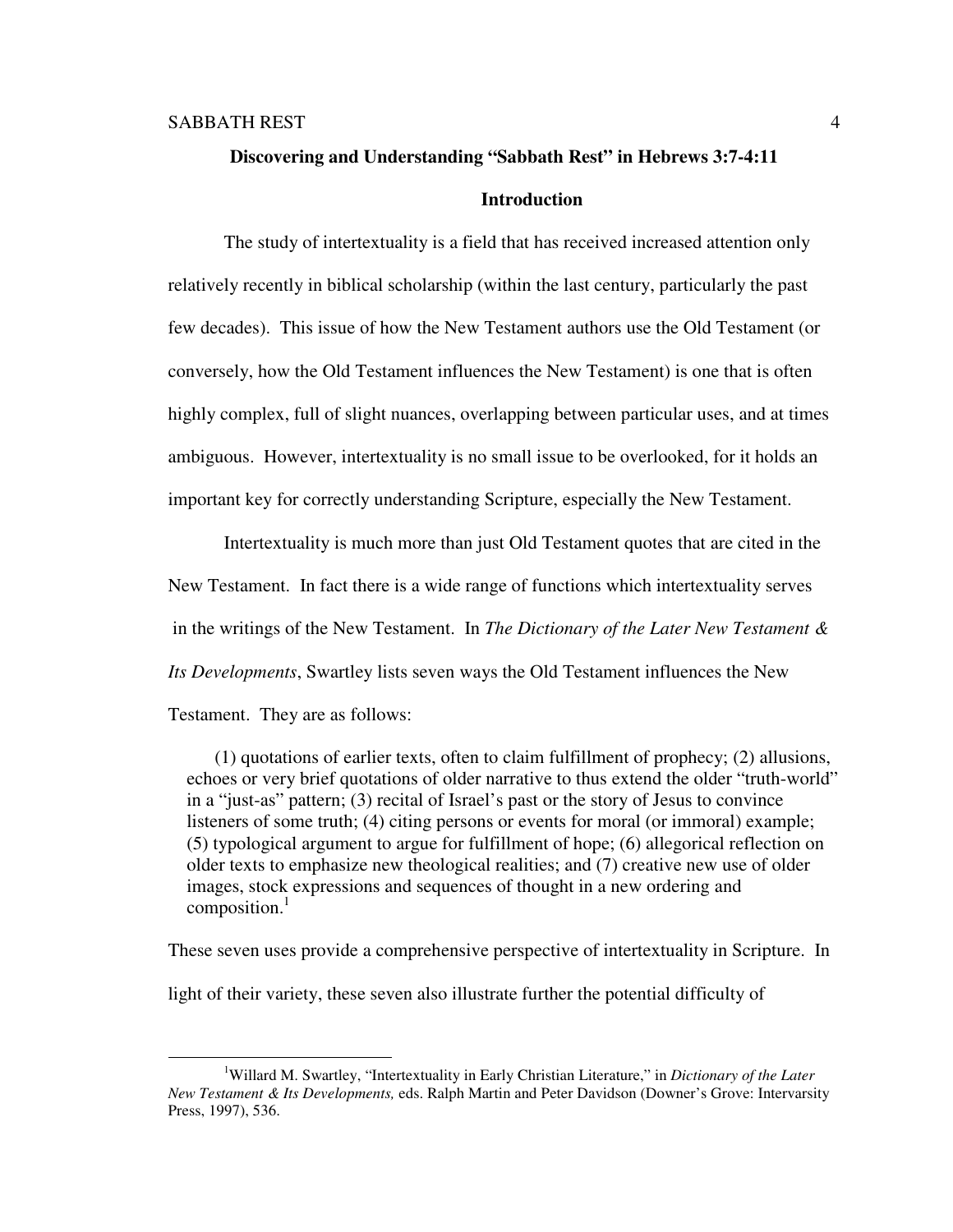l.

identifying and understanding specific instances of intertextuality in the New Testament. These uses must also be kept in mind when analyzing the writings of the New Testament which utilize intertextuality (and there are few, if any, that do not). It should be noted that not every specific instance of intertextuality can be relegated exclusively to one use, but often there is overlapping where two or perhaps even more of these uses could (or do) apply to a single passage.

One particular place in Scripture where intertextuality is used extensively is in the book of Hebrews. Hebrews is a complicated and controversial book which seems at first to be against the Old Testament. However, a closer study will reveal that it is actually the reverse: through several uses of intertextuality (including an elaborate use of typology), it appears that the author of Hebrews<sup>2</sup> uses the Old Testament as a primary basis and evidence for his high Christology. There are also other salvation concepts that are drawn out of the Old Testament by the Hebrews' author, one of which includes the concept of rest. This motif is seen throughout the Old Testament and is consummated in the New Testament in the person and work of Christ. One problematic passage in Hebrews which deals with the idea of rest is Hebrews 4:9 (set in the broader context of Heb. 3:7-4:11). Here is found the curious phrase "Sabbath rest," which is not found anywhere else in

-David Alan Black, "On the Pauline Authorship of Hebrews (Part 1) : Overlooked Affinities between Hebrews and Paul," Faith and Mission 16, no. 2 (Spring 1999): 32-51.

-David Alan Black, "On the Pauline Authorship of Hebrews (Part 2): The External Evidence Reconsidered," *Faith and Mission* 16, no. 3 (Summer 1999): 78-86.

 $2^{\circ}$ Much ink has been spilled about the authorship of Hebrews, but it will not be treated here because it is not essential to this particular topic (i.e., intertextuality and Sabbath rest). For various textual reasons, this author believes him to likely be Luke (author of Acts, Gospel of Luke), though in the end the authorship is simply unknown. For more on the authorship of Hebrews see:

<sup>-</sup>David Allen, *Lukan Authorship of Hebrews*, ed. E. Ray Clendenen, NAC Studies in Bible & Theology (Nashville: B&H Publishing Group, 2010).

<sup>-</sup> Paul Ellingworth, *The Epistle to the Hebrews*, The New International Greek Testament Commentary (Grand Rapids: Eerdmans, 1993). He has probably the best analysis on Hebrews authorship. See the section in his commentary, "The circumstances in which Hebrews was written: The Author," p. 3-20.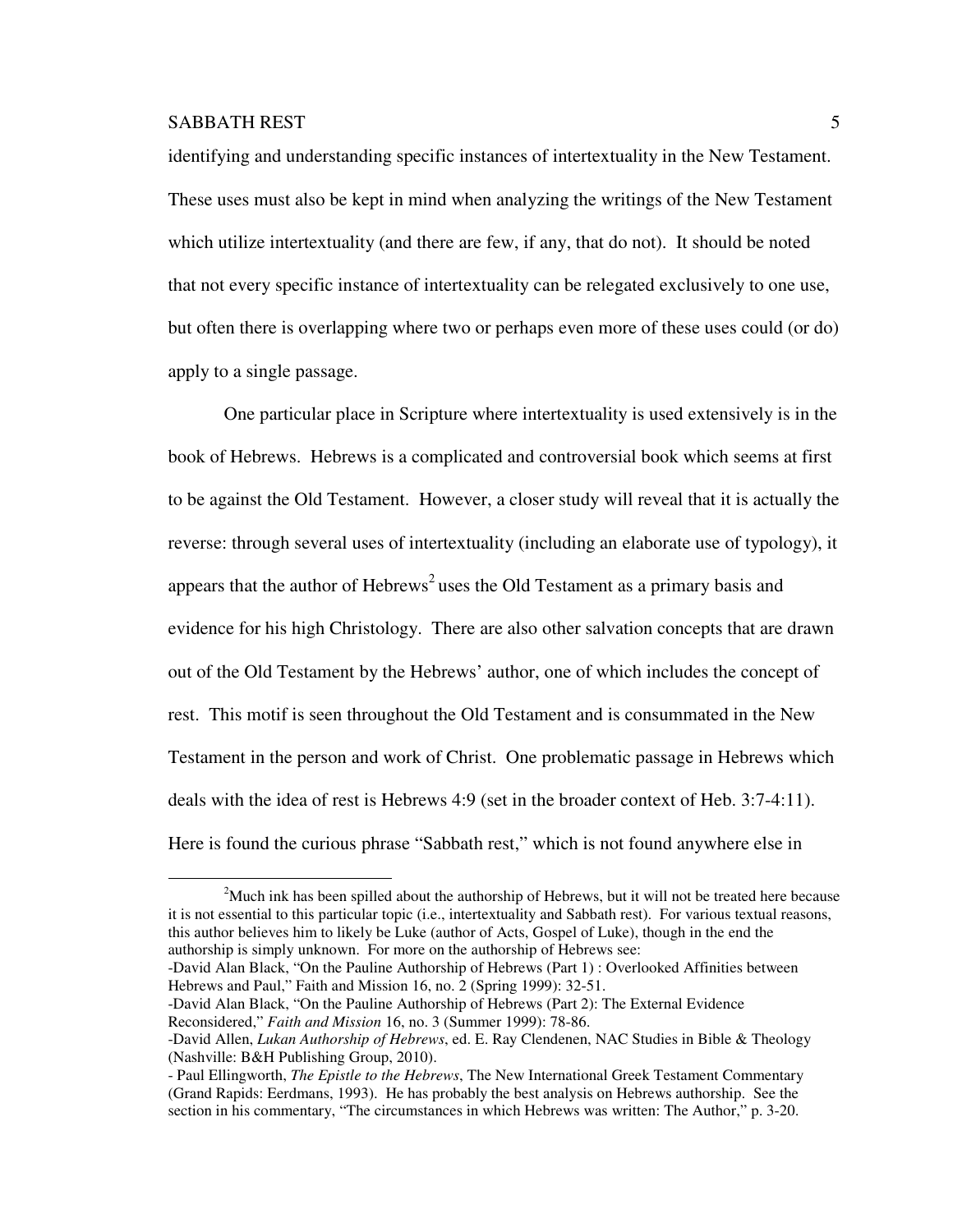$\overline{a}$ 

Scripture. In fact, this is the first time it is found in extant Greek literature, not appearing again until later Greek texts. The uniqueness of this phrase has posed a problem for biblical scholars, and various interpretations have been proposed. However, a clear and sound interpretation for this phrase is often hard to find. It is here that a correct understanding of intertextuality becomes useful. In order to understand Hebrews in general and specifically the idea of rest, one must understand how the author uses intertextuality in the logic of his argument. Of course other considerations can be made (i.e., linguistics, exegesis), but it appears that by studying the Hebrews author's use of intertextuality (particularly of typology), a better understanding of the meaning and significance of the phrase "Sabbath rest" in Hebrews 4:9 can be attained.

#### **Background to the Book of Hebrews**

Hebrews is a book which emphasizes a high Christology over the institutions and leaders in the Old Testament. The book most likely "originated as a written sermon or homily with the concluding epistolary greetings added later for its distribution."<sup>3</sup> A prominent concern of the author is that his readers persevere in the faith through persecution. His readers were primarily Jewish Christians who were considering turning back to Judaism or Judaizing the gospel in light of external persecution from fellow Jews. The persecution they were experiencing was harsh (including social pressure and even death) and thus was discouraging the Jewish believers to continue holding a strong personal and public stance for Christ. The Hebrews' author wanted to make sure that his readers understood the absolutely complete and sufficient person and work of Christ in

<sup>3</sup>Randall Gleason, "The Old Testament Background of Rest in Hebrews 3:7-4:11," *Bibliotheca sacra*, 157*,* no. 627 (2000) [ATLA Religion Database with ATLASerials]; available from EBSCOhost, 284.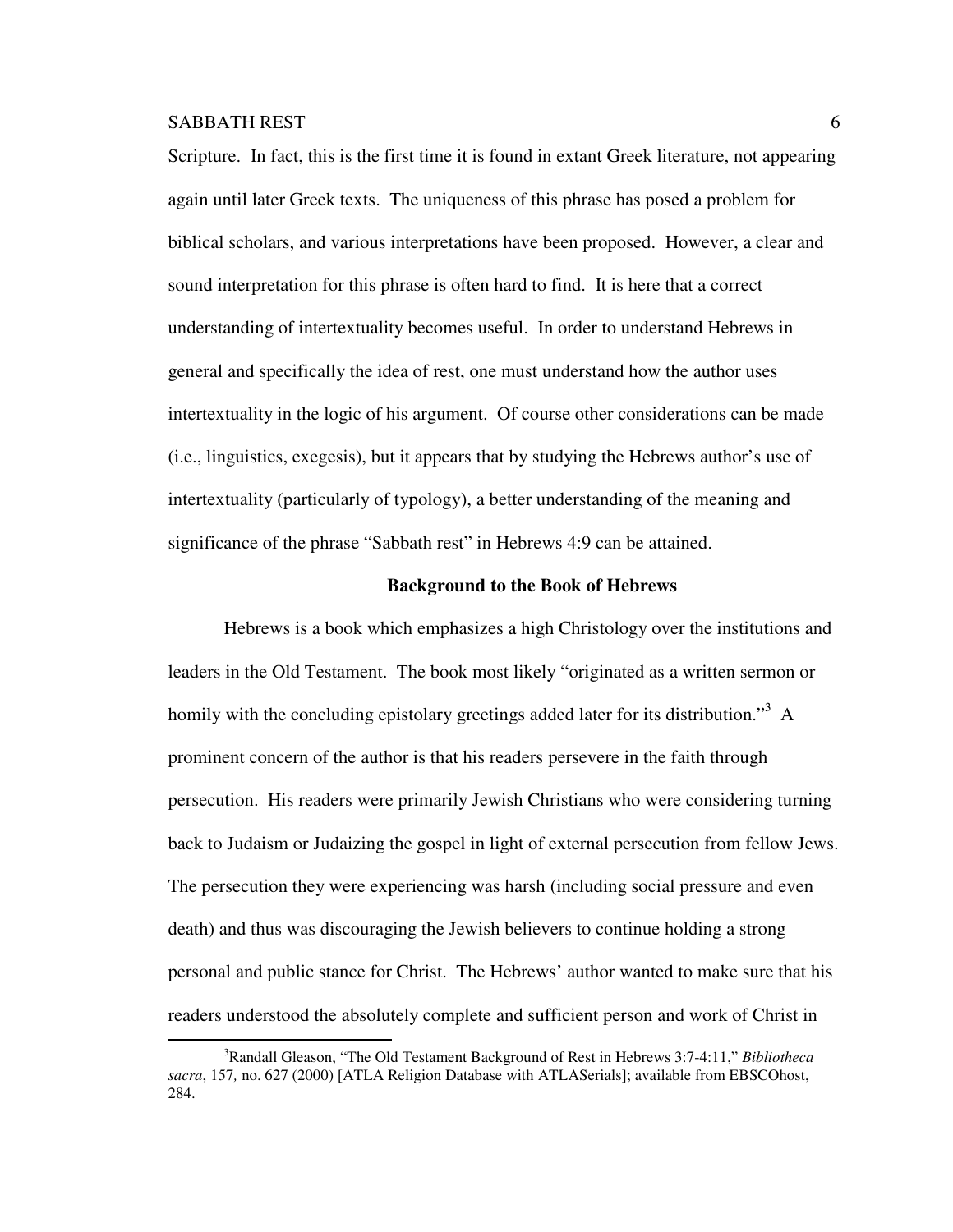conveying God's grace to His people. This is to be contrasted with the Old Testament Law and system (and indeed even other realities like angels) which are all found to be lacking in their ability to convey saving grace. The author of Hebrews gives several warnings to his readers that turning away from Christ to follow another system, work, or institution (or person) would be a serious mistake with grave (and even eternal) consequences. These warnings and especially the ones in Hebrews 4 and 6 have been hotly contested in regards to the issue of eternal security. These passages will not be dealt with in this work, but it is important to note that Hebrews 3:7-4:11 bears a similar type of warning (though perhaps not as harsh).

Hebrews is a complex and intricate book which has been the subject of much discussion and debate. Many factors make studying it an intense activity. Among these include the extensive vocabulary and complicated grammatical structures used in the text, the fact that the author does not name himself, the extensive use of the Old Testament (and the author's seemingly anti-Old Testament position), and the author's use of intertextuality. Certainly all of these points need to be considered when studying Hebrews, but intertextuality is of particular importance to interpreting the author's intended meaning. In his book the Hebrews' author gives multiple citations (direct and indirect quotes), allusions, and types from the Old Testament in order to further his argument. This argument is namely that Christ is superior to prophets, angels, Moses and the Levitical priesthood, and that He is the great King and High Priest. On the basis of Christ's superiority the author exhorts his readers to persevere in faithful obedience to the Lord and not fall away into apostasy (which in this case means going back to Judaism because of persecution from fellow Jews).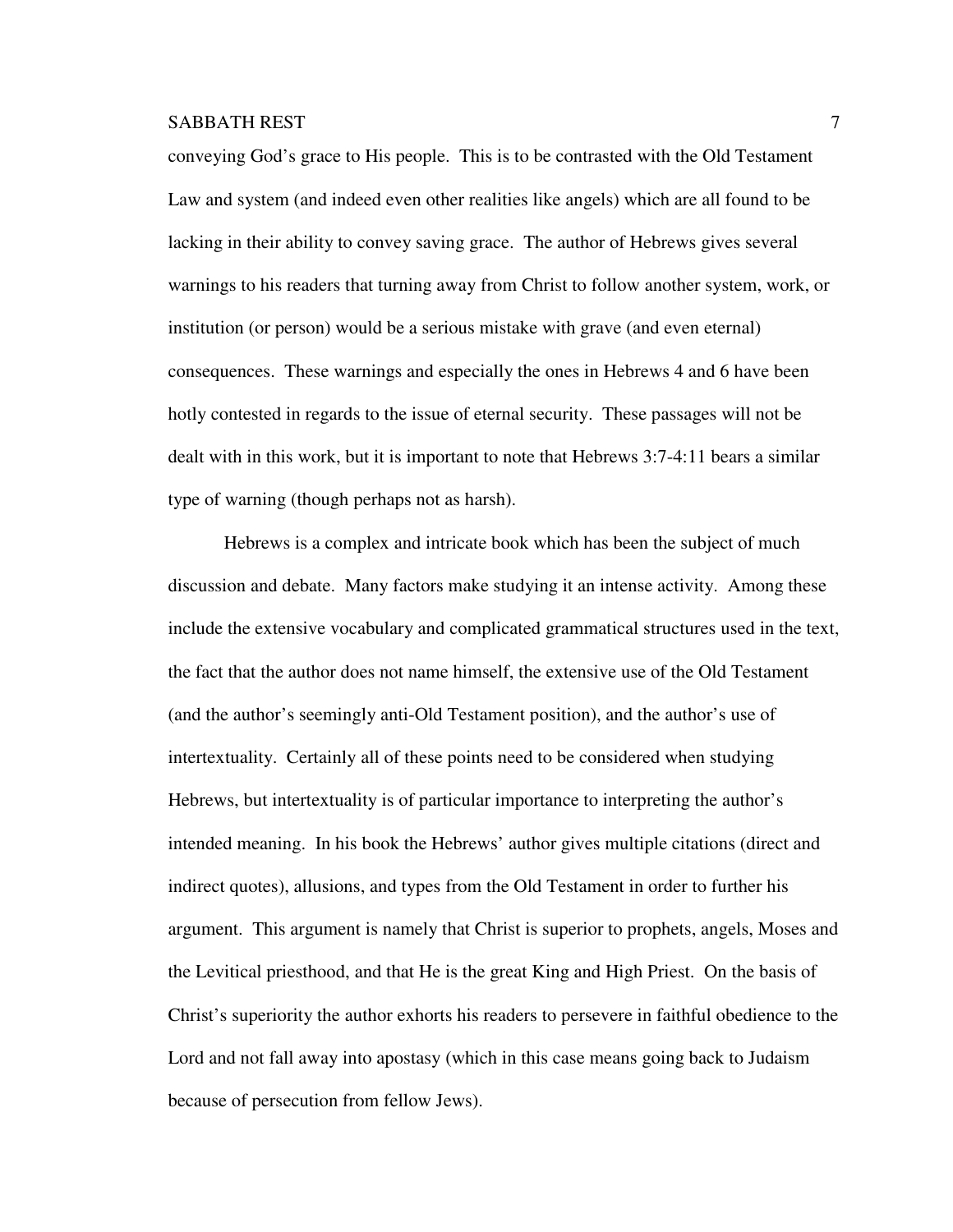Now that the basic premise of the book has been identified, it is important to look at the various ways in which the Hebrews' author uses intertextuality throughout his book. Swartley notes that of the seven uses of intertextuality (mentioned above), types 1 and 2 are seen in chapter one, type 4 in chapter eleven, type 5 is seen throughout (the author uses a sustained typological argument to show the superiority of Jesus), and type 7 is seen in chapters 11 and 12 concerning the metaphorical transformation of Zion  $(12:22).$ <sup>4</sup> At this point it should be noted that of the seven uses which Swartley defines, the author of Hebrews uses types 1, 2, 4, 5, and 7 at least (possibly type 3 as well). So no less than six of the seven uses of intertextuality are evident in this epistle. This stems in part from the author's extensive use of the Old Testament (as already mentioned). In light of this diverse usage of intertextuality in Hebrews, it will be all the more necessary to carefully identify which uses apply to the text in question and clarify both the unity and distinctions between them. Of all of the ways in which intertextuality is used by New Testament authors, typology is perhaps the most controversial and the most difficult to control. In light of the Hebrews author's extended use of typology in his book (as well as in the text in question), it is important to lay a foundation for the nature and meaning of typology.

#### **Typology**

Typology as a hermeneutical discipline has come a very long way. The Church fathers often had gross misunderstandings of typology in Scripture which led to wild interpretations. Take for example Origen, who interpreted virtually everything in

<sup>&</sup>lt;sup>4</sup>Swartley, "Intertextuality in Early Christian Literature," 537.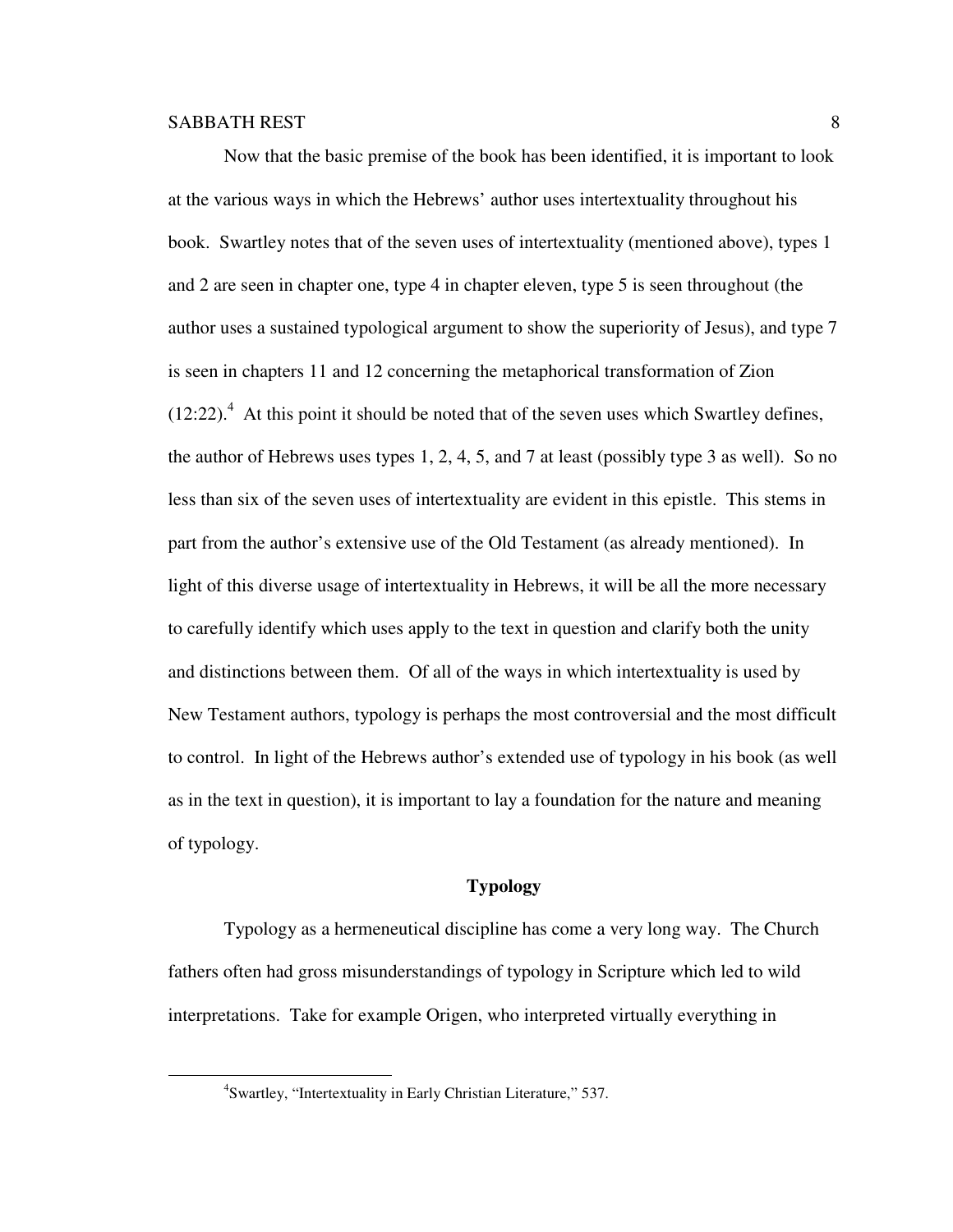Scripture (especially the Old Testament) as having an allegorical-spiritual meaning. In other words, little value was placed on the literal meaning and much emphasis was placed on the "spiritual" meaning behind the person, event, or institution. Although there were those who did advocate the literal meaning of the text as being more prominent, Origen's fourfold sense<sup>5</sup> reigned supreme until the Reformation. The Reformers Luther and Calvin restored the literal meaning of Scripture to the status of being crucial to a correct understanding of Scripture. However, with the coming of the Age of Enlightenment and rationalism typology was almost dealt a death blow until the  $20<sup>th</sup>$  century. Apart from the work of Patrick Fairbairn and a few others, many biblical scholars succumbed to historical-critical scholarship and the idea that the OT and NT have no unity. This meant that typology was "merely an historical curiosity, of little importance or significance for the modern reader."<sup>6</sup> Then in 1939, Goppelt published his dissertation which is still considered to be foundational for modern understanding of the NT use of typology.<sup>7</sup> Since then there has been an explosion of studies and articles concerning the nature and implications of typology.

One such study is *Typology in Scripture*, Richard Davidson's doctoral dissertation published in 1981. Davidson maintains that the key underlying problem with all the studies and works on typology before him is that they come at the text with an a priori

<sup>5</sup>Davidson notes the four distinctions include the "literal sense and three spiritual senses-- the allegorical, tropological (i.e. moral or anthropological), and the anagogical (i.e. heavenly or eschatological)." Richard Davidson, *Typology in Scripture* (Berrien Springs, Michigan: Andrews University Press, 1981), 25.

 $<sup>6</sup>$  Ibid., 51.</sup>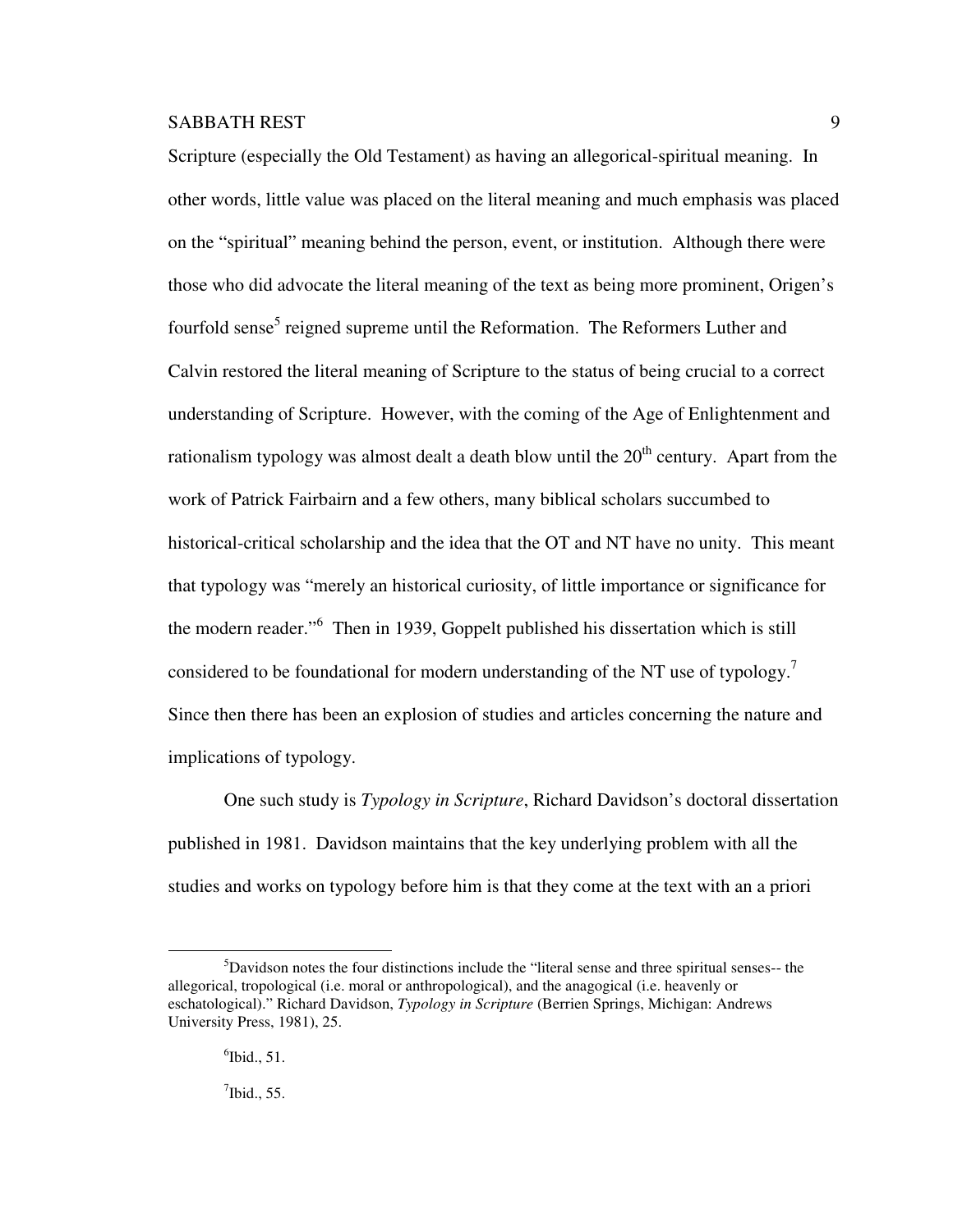understanding of typology instead of developing it from the text. As Davidson argues,

"A solid semasiological and exegetical foundation for understanding the nature of typology has never been laid."<sup>8</sup> Of course, Davidson then proceeds to lay this foundation in order to ensure greater accuracy in his understanding of the nature of typology in Scripture. His conclusions are helpful indeed, but are by no means exhaustive. Still, his comprehensive approach to both the history and structural development of typology proves invaluable to the discussion. Davidson's definition for typology is particularly helpful:

 Typology as a hermeneutical endeavor on the part of the biblical writers may be viewed as the study of certain OT salvation-historical realities (persons, events, or institutions) which God has specifically designed to correspond to, and be prospective/predictive prefigurations of, their ineluctable and absolutely escalated eschatological fulfillment aspects (Christological/ecclesiological/apocalyptic) in NT salvation history.<sup>9</sup>

One's response to Davidson's definition should be mixed. While his definition does seek to construct a true typology from the text instead of imposing his own preconceived notions and speculations, it is by no means all-encompassing. Many specific instances of typology can fit under this definition, but there are also those which cannot (i.e., Stephen being a type of both Moses and Christ in Acts 7, and the apostles at times typifying Christ in Acts). Certain aspects of Davidson's definition simply do not ring true all of the time. For example, typology is not necessarily always prospective or predictive, nor is it always escalated or eschatological (like the Acts 7 example). However, the main criticism that can be made of Davidson's view is that he places too much emphasis on

<sup>8</sup> Ibid., 113.

 $^{9}$ Ibid., 405-406.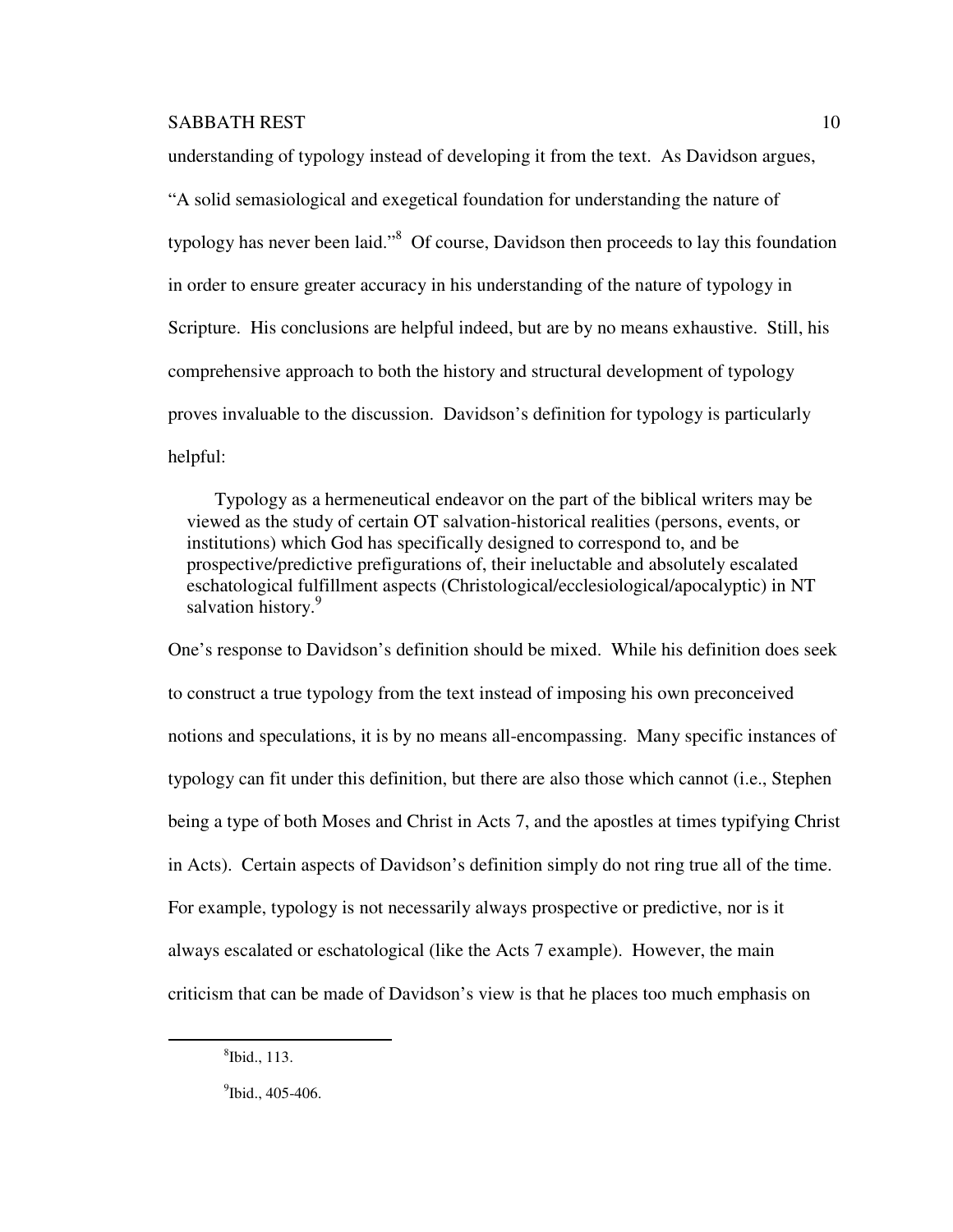typology as a concrete, structured method of interpretation. That is, he has developed a "hard and fast," one-size-fits-all definition which he applies to every instance of typology in Scripture. Further analysis of typology suggests that it is much less concrete and often much more difficult to define than Davidson might claim.

 David Baker observes two different perspectives of typology: the first (which is more dated, before the last 30 years) sees typology as "prefiguration" (i.e. Fritsch, Davidson), the second (which is more recent, within the last 30 years) sees typology as "correspondence" (i.e., G.W. Lampe, Swartley).<sup>10</sup> However, both see that typology has a historical basis. In general, the consensus today is that "typology is a form of historical interpretation, based on the Bible itself."<sup>11</sup> This consensus is important to note, because one of the criticisms of the legitimacy of typology is that it is fanciful, allegorical interpretation of Scripture. Indeed, many have abused typology in this way in the past (i.e., Origen, above), but the fact that it has been abused does not mean that typology itself is not legitimate. Baker distinguishes the two by contrasting the historical nature of typology with the "fanciful nature of allegory which often entirely ignores the historical situation."<sup>12</sup> He explains that typology "requires a real correspondence between the events, persons, and institutions in question, but allegory can find 'spiritual' significance

 $12$ Ibid., 324.

<sup>10</sup>David Baker, "Typology and Christian use of the Old Testament," in *The Right Doctrine from the Wrong Text?* ed. G.K. Beale (Grand Rapids: Baker, 1994), 315.

 $11$ Ibid.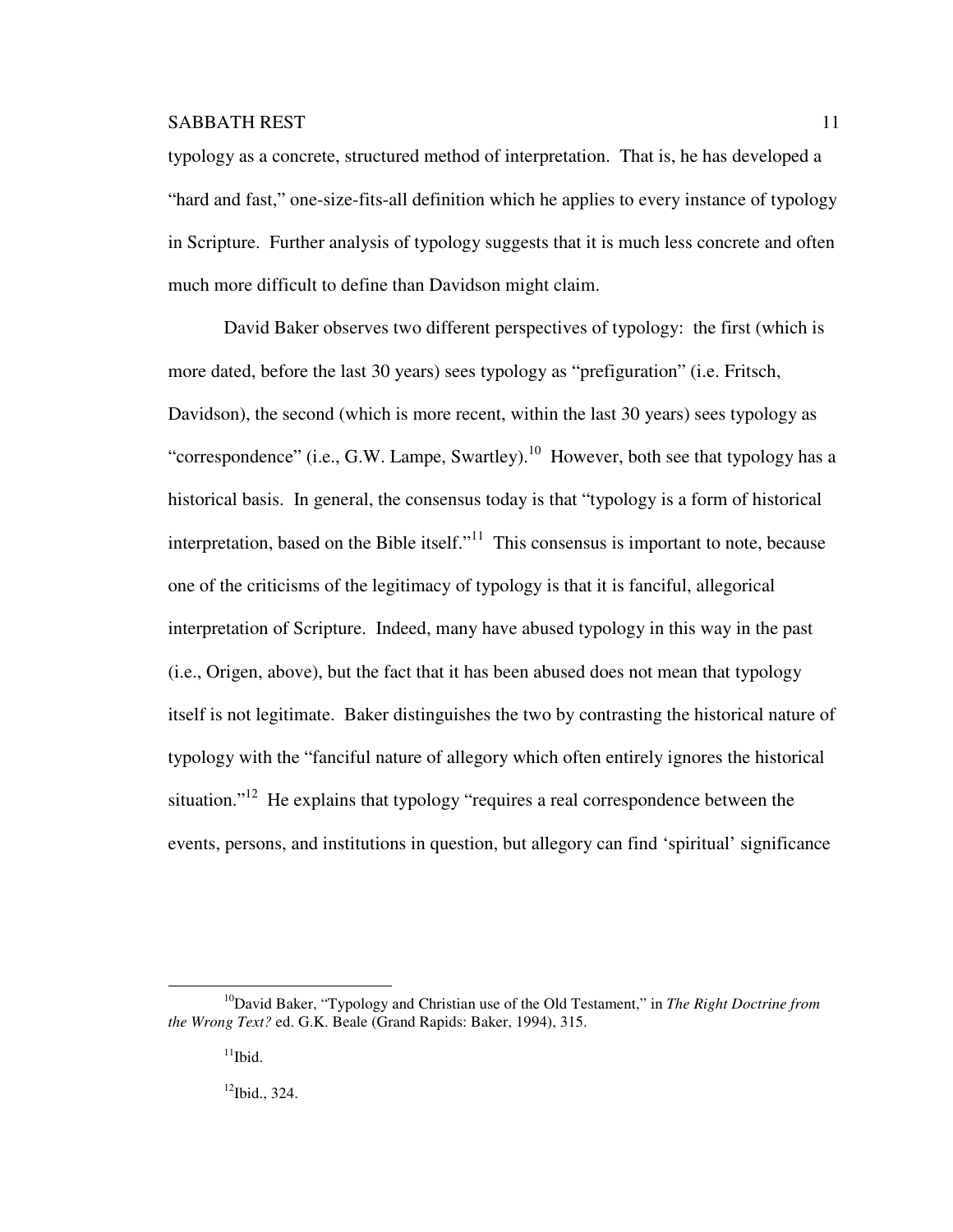in unimportant details or words."<sup>13</sup> This distinction between allegory and typology is both widely recognized and displays an accurate understanding of typology.

 At this point the general consensus concerning the nature of typology stops and varying definitions abound. That is, while most scholars agree that typology is concerned with historical facts and is distinct from allegory, the views concerning the nature and meaning of typology are quite diverse and cover the entire theological spectrum. *Generally* speaking, more dispensational scholars tend to discount typology as an invalid interpretive method, believing that "typology has no basis in grammatico-historical exegesis of underlying OT texts."<sup>14</sup> However, many scholars (among them dispensationalists like Baker) today hold a cautious view of a controlled typology as the New Testament application (but not the interpretation) of the Old Testament.<sup>15</sup> On the other hand, those with a more covenant theological bent might be more inclined to accept typology as interpreting the literal fulfillment of the Old Testament in the New Testament, while still retaining in part its Old Testament meaning. This reflects a more organic unity of the two Testaments and is more in line with Davidson. The question that seems to be the primary determining factor of one's perspective is that posed by Baker: is a type simply a picture or illustration for another truth (correspondence), or is it something more (i.e., does it prefigure and predict)?

 The answer to this question is a long and tedious one; however, since this thesis is on Sabbath rest and not typology, the answer will be condensed. It should be noted first

 $13$ Ibid.

<sup>14</sup>G. P. Hugenberger, "Introductory Notes on Typology," in *The Right Doctrine from the Wrong Text?* ed. G.K. Beale (Grand Rapids: Baker, 1994), 334.

 $15$ Ibid., 333-35.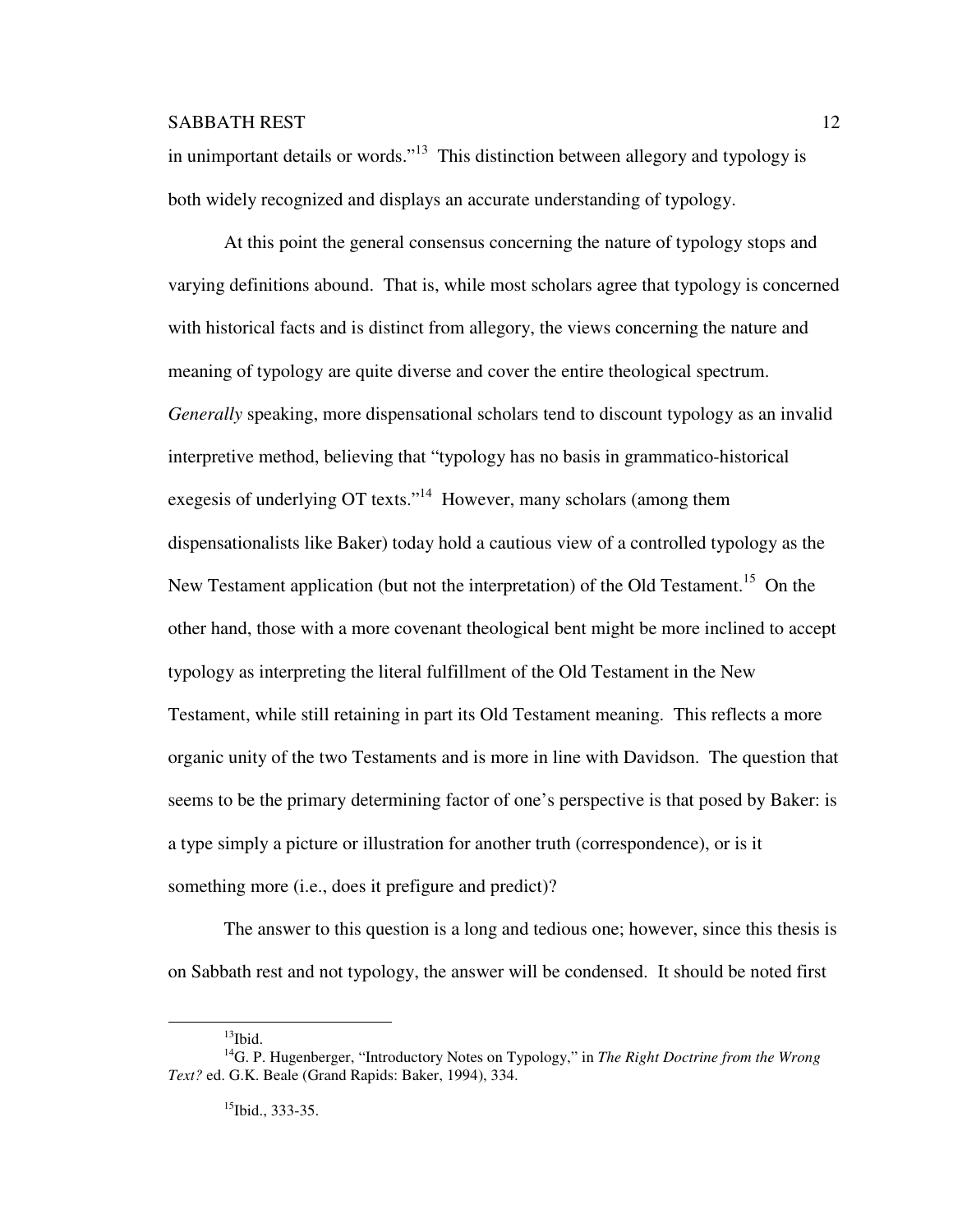that many additional questions must be answered to understand typology, such as whether or not it is a concrete exegetical method (Davidson) or whether it is simply the application of Scripture. The problem with both of these extremes as well as the two extremes in the previous question (correspondence or prefigurement) is that typology in Scripture is too fluid and diverse an entity to fit into one category or another. It contains elements of most of the varying perspectives, but it cannot be constricted to an airtight definition. That is, there are sometimes instances where types carry predictive elements, but not every type is "prophetic" or "prefigures" the antitype. Furthermore, typology is not an exegetical or hermeneutical method so much as it is a way of understanding certain aspects of God's redemptive activity in salvation-history. Hugenberger's explanation of typology is particularly helpful in coming to a better understanding. In his article he contrasts typology with moralism and allegory:

 *Typology*, on the other hand, begins with a fact related to a person, event, or institution, as recorded in the Old Testament, which is then understood in the context of redemptive history. It proceeds by way of discovering that symbolism or significance which the *original* reader of the biblical record, or observer, would have been justified in attaching to this fact. It then correlates this significance to a later fact within redemptive history which, the typologist must establish, shares an analogous meaning to the first fact (not merely a superficial resemblance) and also fulfills or is modeled on the pattern of the first fact. Support for this claim may be discovered in patterns in the structure of redemptive history, in the existence of narrative typologies, or in other catenas of correspondence, etc. With these conditions met, the significance of the first fact, the type, illumines the second fact, the antitype.<sup>16</sup>

This explanation seems to balance the several different elements of typology in that a type is a fact, it is understood in the context of redemptive history, it has meaning for the original reader or observer, and it (type) correlates this meaning to a later fact (antitype)

 $\overline{a}$ 

 $^{16}$ G. P. Hugenberger, "Introductory Notes on Typology," 341.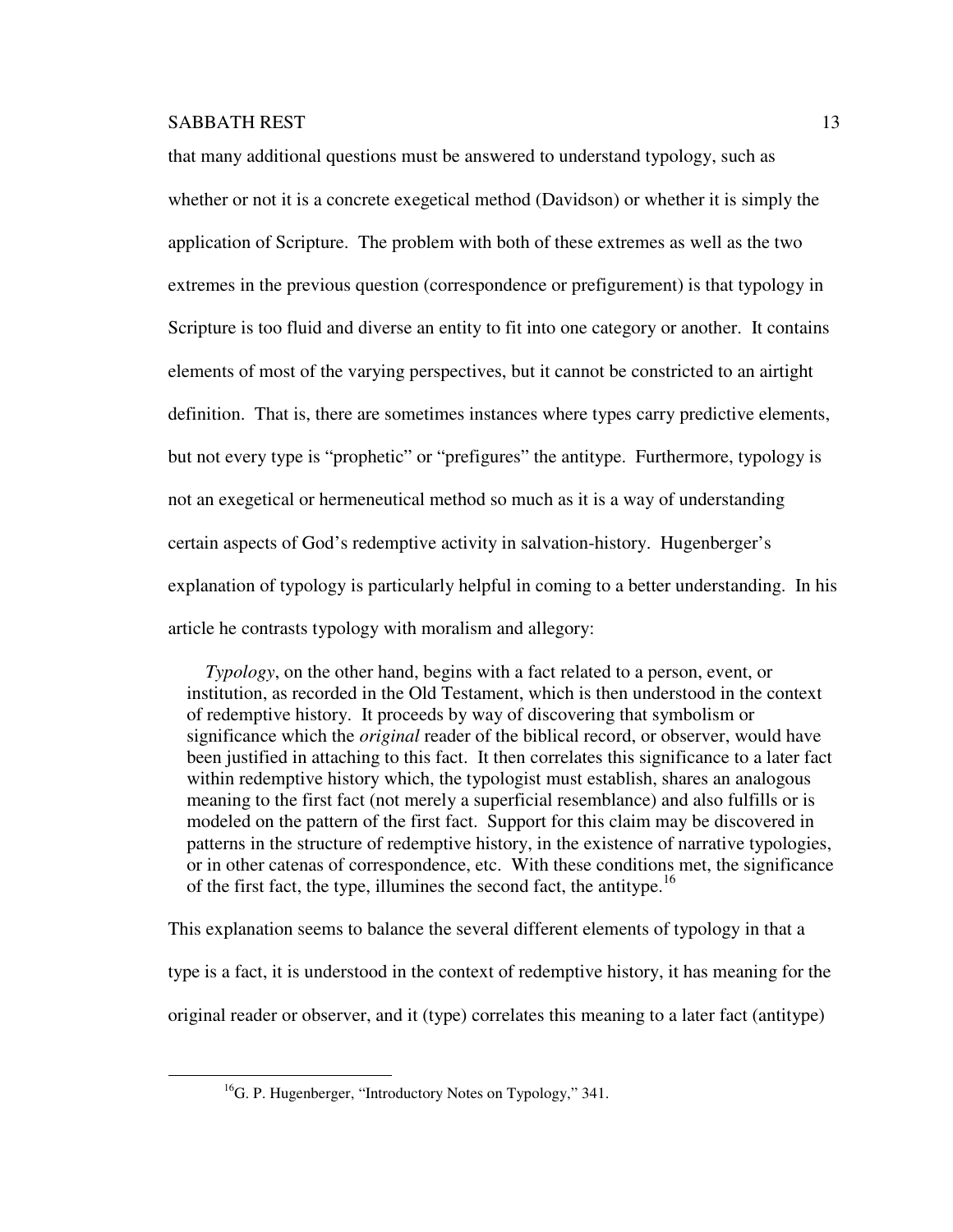$\overline{a}$ 

in redemptive history to illumine the later fact (antitype) in light of the first (type). One aspect that can be added and which is relevant to Hebrews is that a type can be both horizontal (earlier and later facts in history) and vertical (earthly reality and heavenly reality). Finally, John Stek adds another important qualifier to typology when he says that God used typical persons, institutions, and events in Scripture to "advance His saving purposes and speak clearly and fully to men of what He was yet to do for them."<sup>17</sup> That is, the correspondences between types and antitypes did not happen by accident. God used types both to advance and to reveal His redemptive activity in the world. All typical relationships were divinely ordained by God, at the very least to reveal His redemptive activity to man (often in retrospect and to some degree prospectively). Most types also helped to further God's redemptive plan in some way. In other words, types do not just show what God has done in history, they also helped him get there in some way (albeit incomplete). This is certainly not true of every type, but it does apply to a majority, for if it were not for what God actually did through types, the fulfillment in the antitypes would have far less significance. Of course, there are also those types like Melchizedek which have only an analogical relationship to their antitype (in this case Jesus).<sup>18</sup> All in all, Hugenburger's explanation is sufficient when understood with these latter qualifiers (i.e. vertical typology, divine intent, and God's advancement of His redemptive plan through most types). At the very least it is important to remember that typology is simply a way of understanding God's redemptive activity in salvation-history.

<sup>&</sup>lt;sup>17</sup>John Stek, "Biblical Typology Yesterday and Today," *Calvin Theological Journal* 5, no 2 N (1979) [ATLA Religion Database with ATLASerials]; available from EBSCOhost, 162.

<sup>&</sup>lt;sup>18</sup>Swartley, "Intertextuality in Early Christian Literature," 537.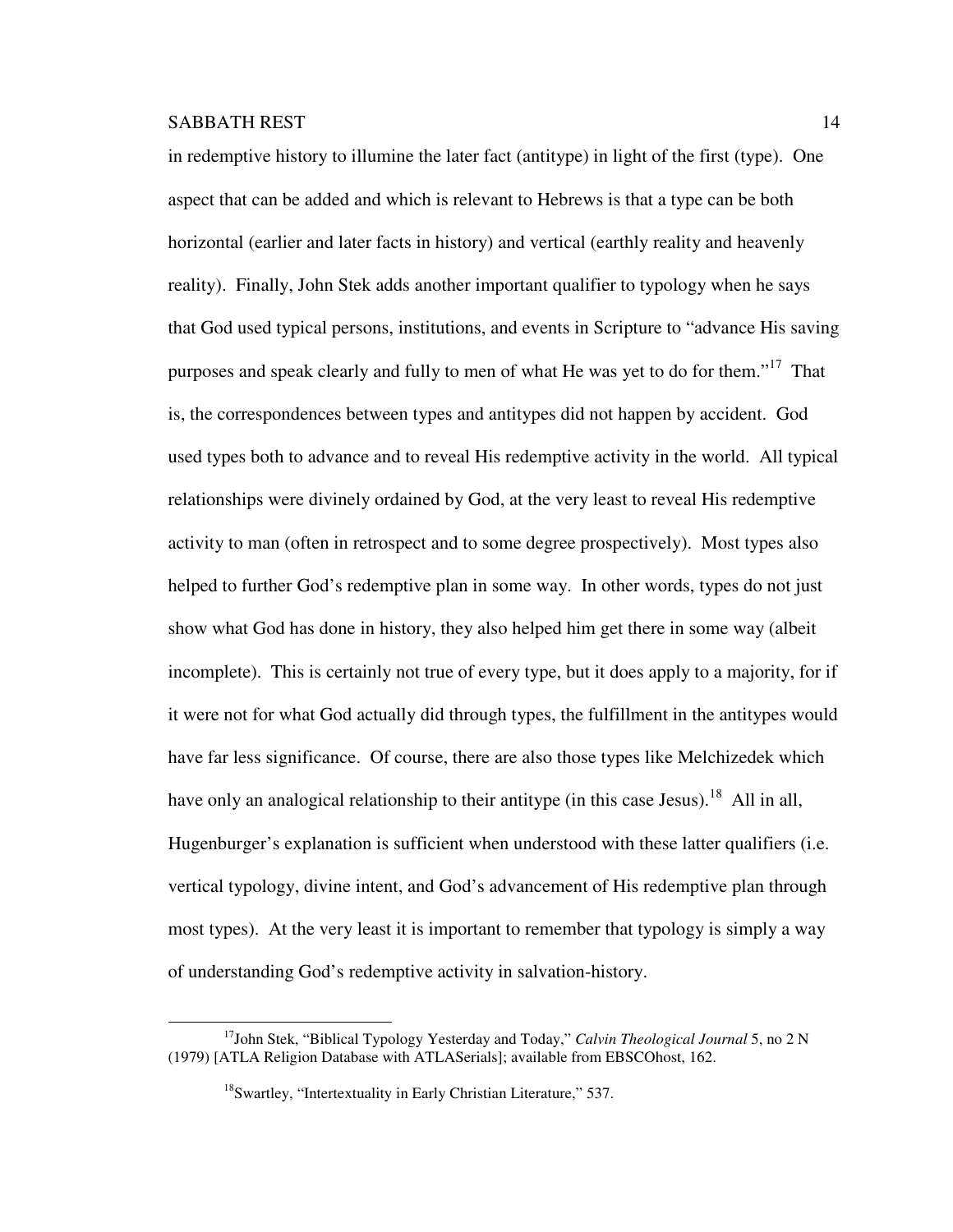One key issue that is referenced in regards to Hebrews is the apparent influence Philo seems to have had on it. Therefore, in addition to a discussion of typology, a brief discussion on Philonic influence must be conducted before any analysis of the text is considered. There have been numerous scholars in the past who have argued for a heavy Philonic influence in the book of Hebrews. Philo's writings reflect a dual emphasis on Greek wisdom and Jewish religious tradition. The  $1<sup>st</sup>$  century Christian Church wrestled with these two influences as it was birthed out of the Jewish tradition but heavily influenced by the dominating Hellenized world. Hebrews is the most similar book of the Bible to Philo in that it seems to synthesis these two entities and exhibit a recognizable Philonic undertone in its writings. The following similarities shared by Philo and Hebrews are noted by Swartley: both show a preference for the Pentateuch, Moses, priesthood, and the Jewish cult, both see Old Testament persons and events as symbols of deeper realities, and both distinguish between the immature knowledge of revelation and the true deeper understanding.<sup>19</sup> At this point Swartley seeks to juxtapose the greater differences with the "superficial similarities" of Hebrews and Philo to demonstrate that Hebrews cannot be labeled "Philonic."<sup>20</sup> He argues that Hebrews exalts Christ as defining wisdom by interpreting the LXX through typology and finding Christ there, while Philo interpreted the LXX through allegory and found the foundation of all wisdom (especially Greek) there.<sup>21</sup> Furthermore, the dualism of Philo is ontological (matter opposed to spirit, God is transcendent, humanity's goal is to reach enlightened level of

 $^{20}$ Ibid.

 $\overline{a}$ 

 $^{21}$ Ibid.

 $19$ Ibid., 933.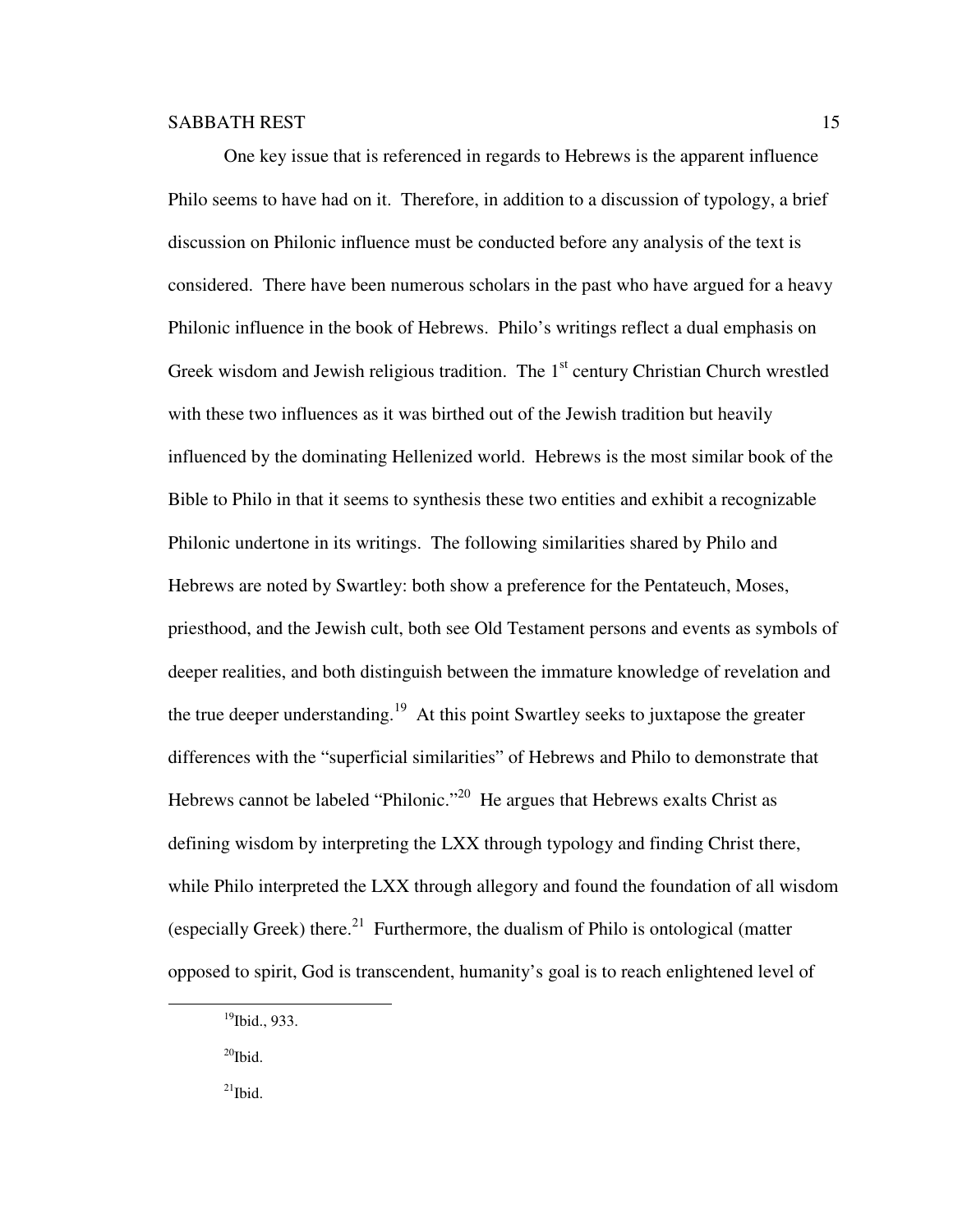true spiritual being), while the dualism in Hebrews is eschatological (matter not evil, God involved in two worlds, heavenly and earthly are tightly bound as present age flows into age to come- Heb.  $9:23-28$ ).<sup>22</sup> However, Luke Timothy Johnson sees these differences not as negating Philonic influence, but rather supporting it in the sense of being a "reworked Platonism" (he sees Philo and Hebrews as being influenced by the Platonic worldview).<sup>23</sup> Whereas Platonism is ahistorical, Hebrews is grounded in historical awareness in which the "past serves as a type or example for the present, which is 'greater' and 'more real' (see 4:11)."<sup>24</sup> Hebrews also distinguishes between heaven and earth existentially (heaven is where God is, earth is where man is) as well as cosmologically.<sup>25</sup> Two big differences between Hebrews and Platonism are that Hebrews exalts rather than denigrates the physical and also emphasizes change (the Platonic ideal is changeless).<sup>26</sup> Johnson concludes by saying that "Platonism is here stretched and reshaped around belief in a historical human savior whose death and resurrection made both his body and time axiologically rich."<sup>27</sup> Johnson further suggests that Philo could have written Hebrews if he had been a Christian since his views are so closely related to the views in this book.<sup>28</sup> The final analysis appears to be that the author of Hebrews

 $\overline{a}$ 

- $^{24}$ Ibid., 422.
- $^{25}$ Ibid.
- $^{26}$ Ibid.
- $^{27}$ Ibid.
- $^{28}$ Ibid.

 $^{22}$ Ibid.

<sup>23</sup>Luke T. Johnson, *The Writings of the New Testament* (Philadelphia: Fortress Press, 1986), 420- 422.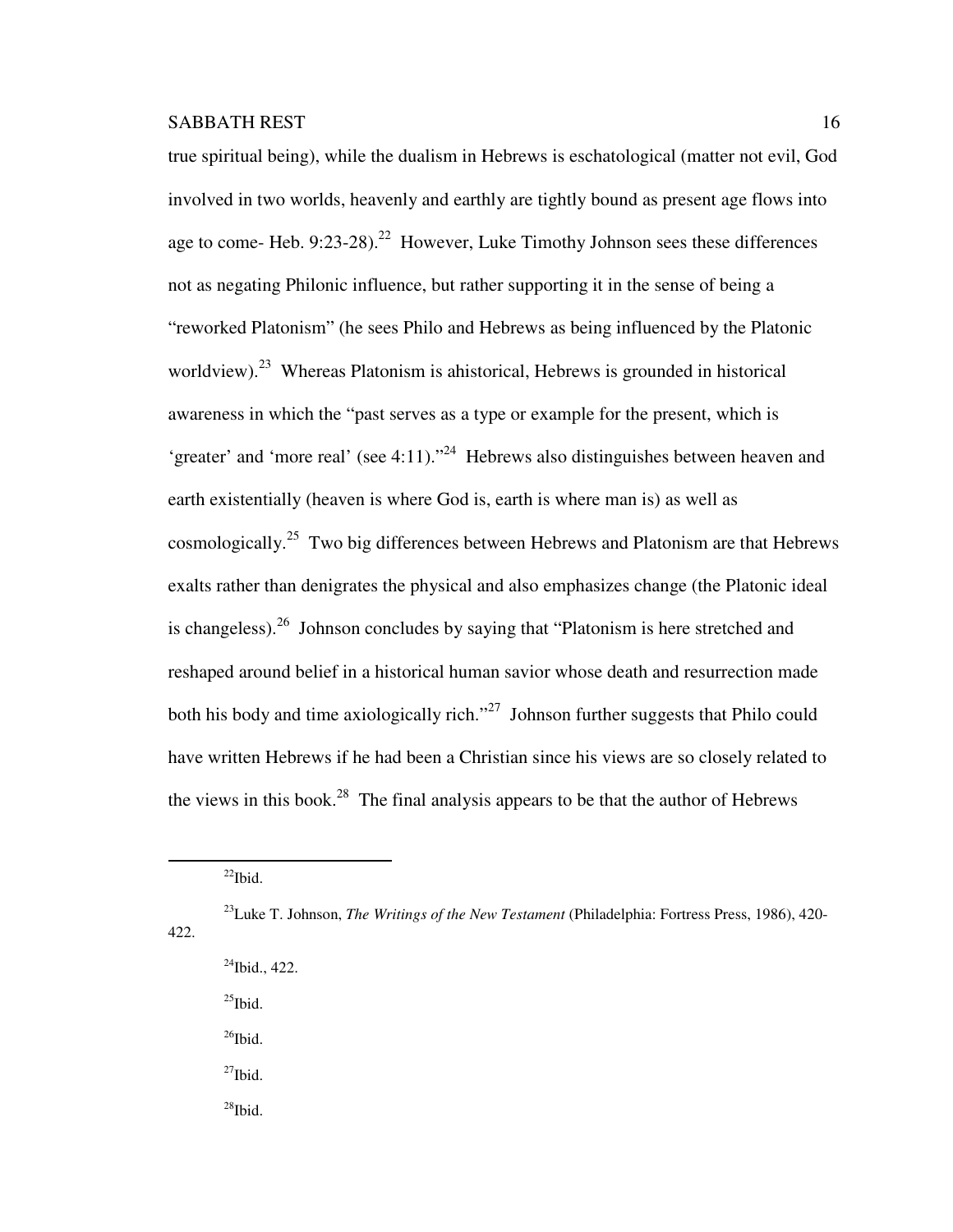likely was influenced by Philo in some way, or at least was under similar philosophical influence and insights to Philo. The Bible was written in a certain context, and that context influenced the manner in which revelation was given (though not the content of it). To say that Hebrews reflects no Philonic thought or influence is to overreact to the past scholarship that has given too much credit to Philo for influencing Hebrews (some even say that he authored it). Hebrews seems to be distinct from Philo in many ways and displays a different type of Platonic worldview (if it can even truly be called Platonic). The use of typology in Hebrews is evidence of this, for typology is distinct from the Platonic theory primarily by being grounded in historical facts. Even the vertical typology (earthly v. heavenly) found in Hebrews is different from Platonism in that neither is more or less real than the other, the heavenly is simply better (i.e., more complete). In regards to the issue of rest, the rest of Canaan being the type was no less real than the Sabbath rest that is still offered to believers. The rest of Canaan was truly a rest. However, it was not a complete rest, nor was it a final rest. Rather, it functioned in part as a picture of the rest which was both established at creation and still waiting to be consummated at the end of the age. It seems to be evident that there are both similarities and differences between Hebrews and the Platonic worldview (and thus Philonic thought). In summary, the biggest differences which separate Hebrews from the Platonic theory as well as Philo are that Hebrews argues for the fulfillment of hope by means of God's redemptive activity in history and through humanity; historical fact and the created world are the means by which God accomplished His ultimate redemption.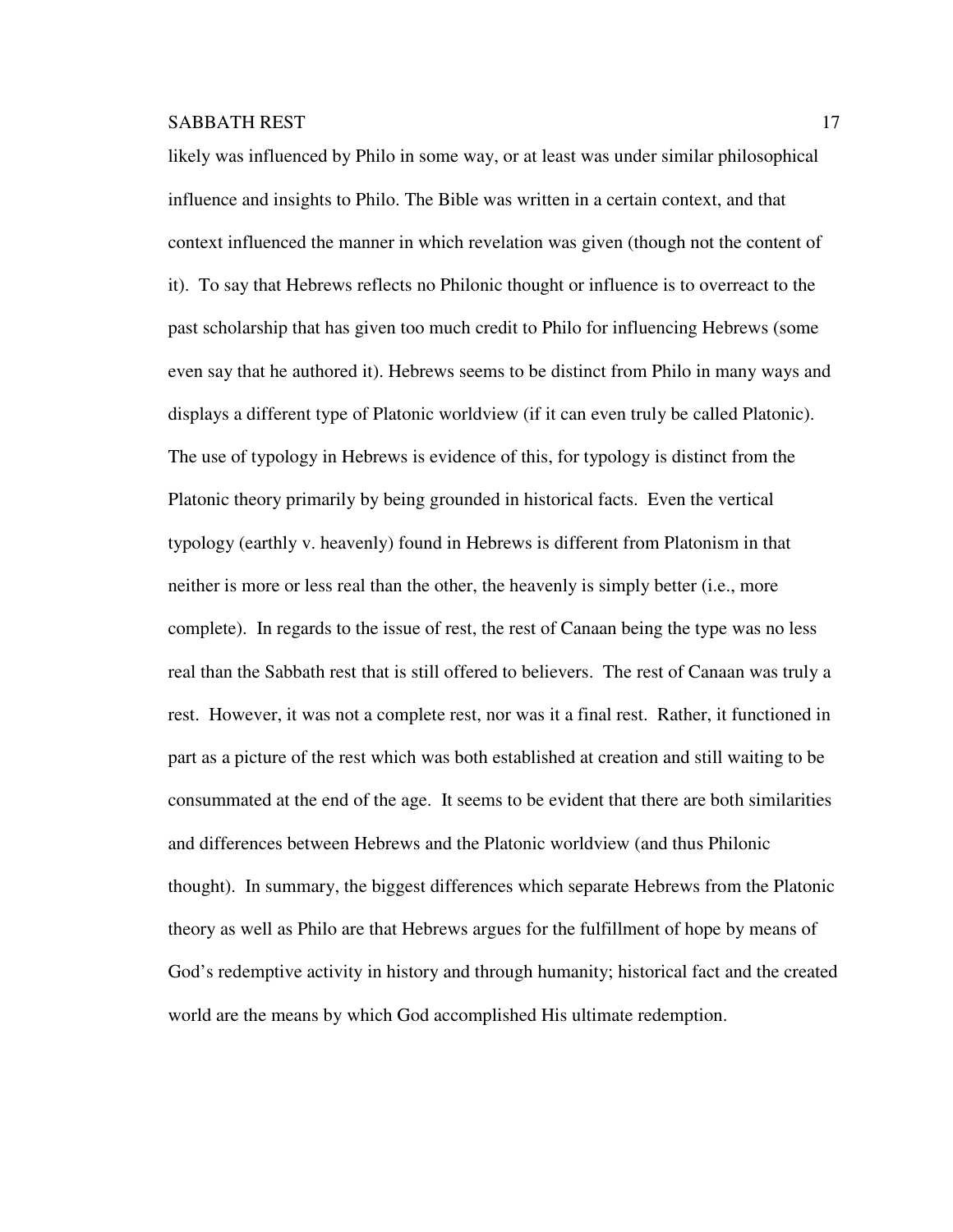#### **Analysis of the Text**

#### **Context of Hebrews 3:7-4:11**

Now that typology and Philonic influence have been discussed more fully, the way in which the author uses intertextuality to develop his argument in 3:7-4:11 can be determined. Returning to the seven uses which Swartley lays out, there seem to be at least four options which could possibly be relevant to the passage in question (Hebrews 3:7-4:11). These are: 2) "allusions, echoes or brief quotes of older narrative to extend the older "truth-world" in a "just-as" pattern," 3) "recital of Israel's past or story of Jesus to convince listeners of some truth," 5) "typological argument to argue for fulfillment of hope," 7) "creative new use of older images, stock expressions and sequences of thought in a new ordering and composition."<sup>29</sup> As this passage is analyzed, these uses will be discussed in terms of their possible use and relevance to the argument. Additionally, other influences such as Jewish exegetical principles and Philonic influence will be discussed in terms of their use and significance to the meaning of the passage.

Hebrews 3:7-4:11 is actually introduced in 3:6b, which says that believers are of Christ's house "if we hold fast our confidence and boast of our hope firm until the end." The remainder of the passage is essentially a long exhortation to persevere in faithful obedience to the end in order to attain to that hope (in this case identified as rest). The Hebrews' author uses an extensive quote from Psalm 95 in 3:7-11 which forms the basis of his exhortation. His use of this quote can be labeled in terms of types 3 and 5 of the uses of intertextuality. The use of this Psalm here seems to be an instance of type 3, or the recital of Israel's past to convince the listeners of some truth. The author's recital of

<sup>29</sup>Swartley, "Intertextuality in Early Christian Literature," 536.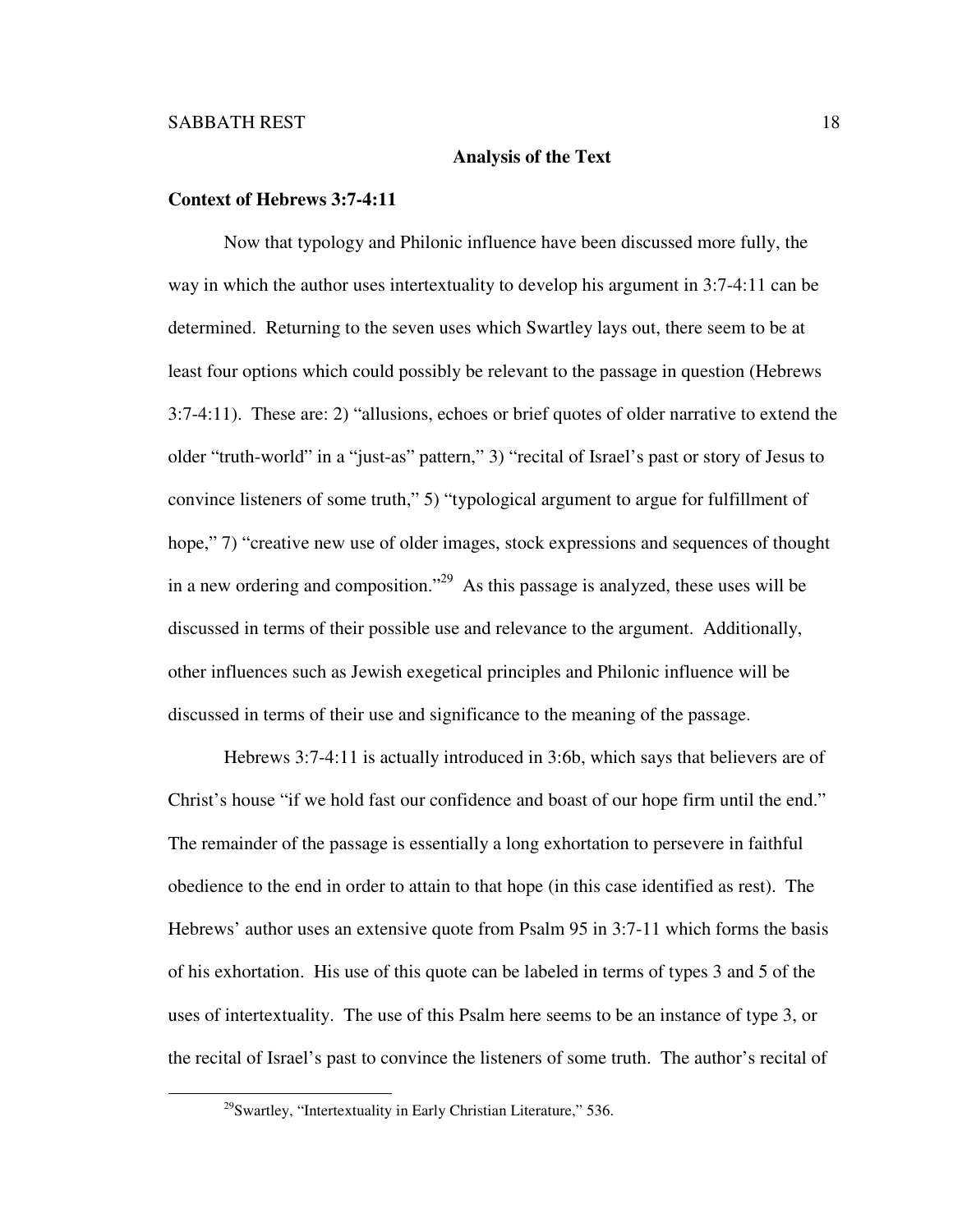the wilderness generation (which is what Psalm 95 is referring to), their rebellion in the wilderness and God's subsequent wrath in which he denied them entrance into the land ("rest") is used by the author to demonstrate the fact that God's rest is received through faith (which is evidenced by faithful obedience). This is clear in 3:19, which concludes that the underlying reason for this denial of rest to the wilderness generation was "because of unbelief."

Psalm 95 is also used typologically to further the author's argument for why his readers should persevere in faithful obedience to Christ. It is widely recognized that to have a legitimate type/antitype relationship, true historical and theological correspondences must exist.<sup>30</sup> Such correspondences can be seen in the typological connection and comparison between the wilderness generation of Numbers 14 and the readers of Hebrews. The main correspondence between the two is the opportunity of each to enter the promised rest, which the wilderness generation failed to do because of their disobedience  $(3:18, 4:6, 4:11)$  due to lack of faith  $(3:19, 4:2)$ .<sup>31</sup> The harsh punishment of that rebellious generation serves as a warning to the Hebrews readers that whoever would enter God's rest must do so by faithful perseverance (4:1, 11). The wilderness generation thus functions as type to antitype of the Hebrews readership. The promise of rest given to the wilderness generation is now extended in a similar test of faith to the Hebrews readership. Just as the wilderness generation was presented with the opportunity to respond to the "good news preached to them" (4:6) by faithful obedience l.

 $30$ Gleason, "The Old Testament background of rest," 285.

<sup>31</sup>Harold Attridge, "'Let u strive to enter that rest' the logic of Hebrews 4:1-11," *Harvard Theological Review* 73, no. 1-2 (1980), [ATLA Religion Database with ATLASerials]: available from EBSCOhost, 280.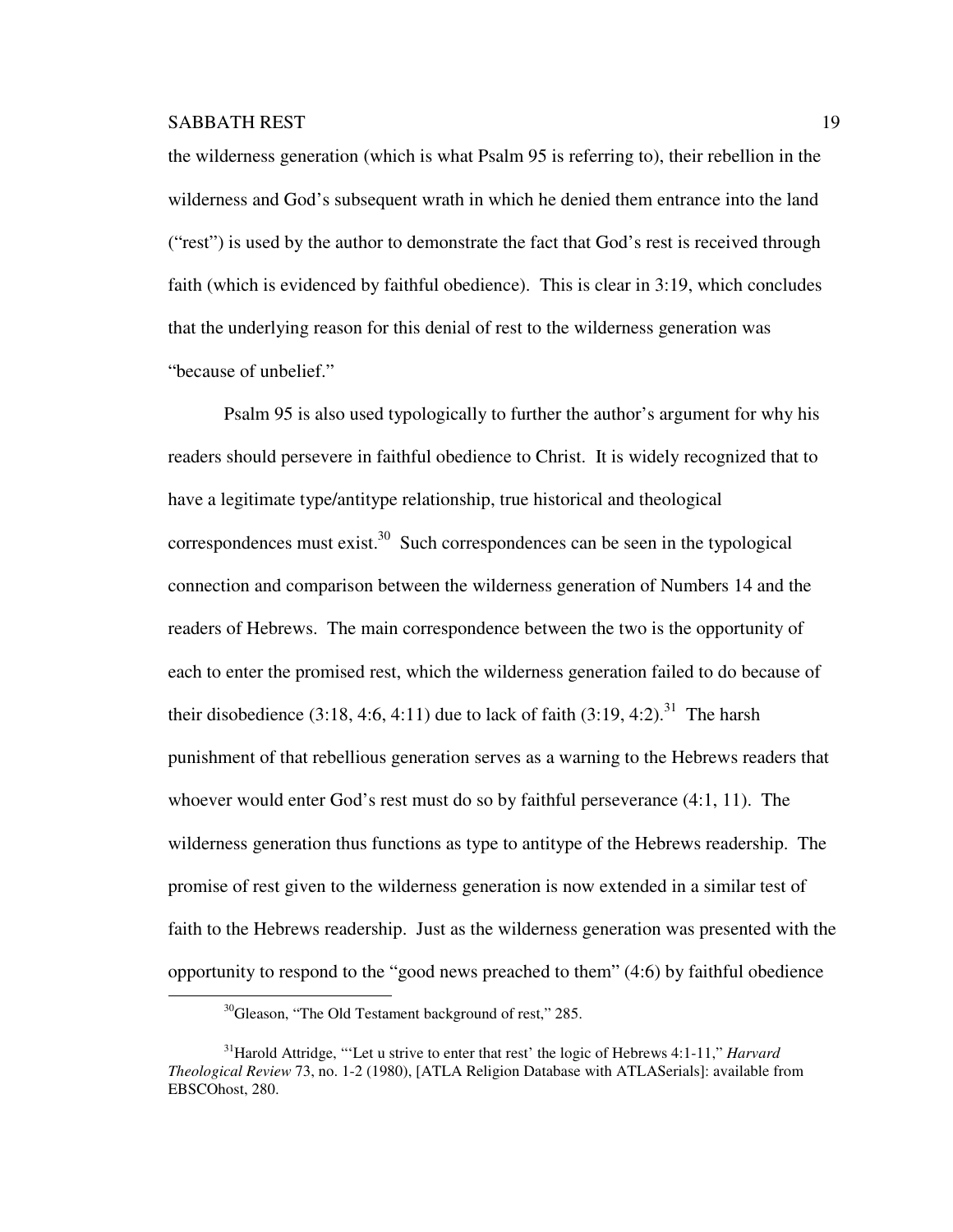to God's command to take the land, so the author challenges his readers to persevere through persecution in faith and to "hold fast our confidence and the boast of our hope firm until the end" (3:6). Furthermore, just as the disobedience of the wilderness generation resulted in God's forbiddance into His rest, so the Hebrews are warned to fear the punishment of falling away from the living God, which similarly consists in coming short of entrance into His rest (4:1).

 Entering the promised rest is indeed the theme of this entire passage. Therefore, the fact that it is exhorted requires that it is still a possibility, which is what the author seeks to show in his typology.<sup>32</sup> Coming to a precise definition of rest (as well as "Sabbath-rest") is not a simple task. Kaiser points out that many commentaries suggest several different "rests" in Hebrews, which he lists as follows: "Divine Rest (4:1-3, 10- 11)/Rest of Faith, Creation Rest (4:4), Sabbath Rest (4:4,9)/Rest that Remains (6-9), Canaan Rest (4:8), Redemptive Rest (4:10), Eternal Rest (4:9). $133$  However, Kaiser argues that this rest of God should not be subdivided but rather it "involves a corporate solidarity of the whole rest with all its parts or as a collective single program which purposely embraces several *related aspects* realized in marked and progressive *stages.*" 34 What is useful about Kaiser's statement is that it further illustrates both the heightening (or escalating) aspect and the salvation-historical framework of typology. The rest promised to the Israelites did not constitute the complete rest God still has in store for His

l.

 $34$ Ibid., 148.

 $32$ Ibid., 281.

<sup>33</sup>Walter C. Kaiser, Jr, "Promise theme and the theology of rest," *Bibliotheca sacra* 130, no. 518 (1973) [ATLA Religion Database with ATLASerials] EBSCOhost, 147.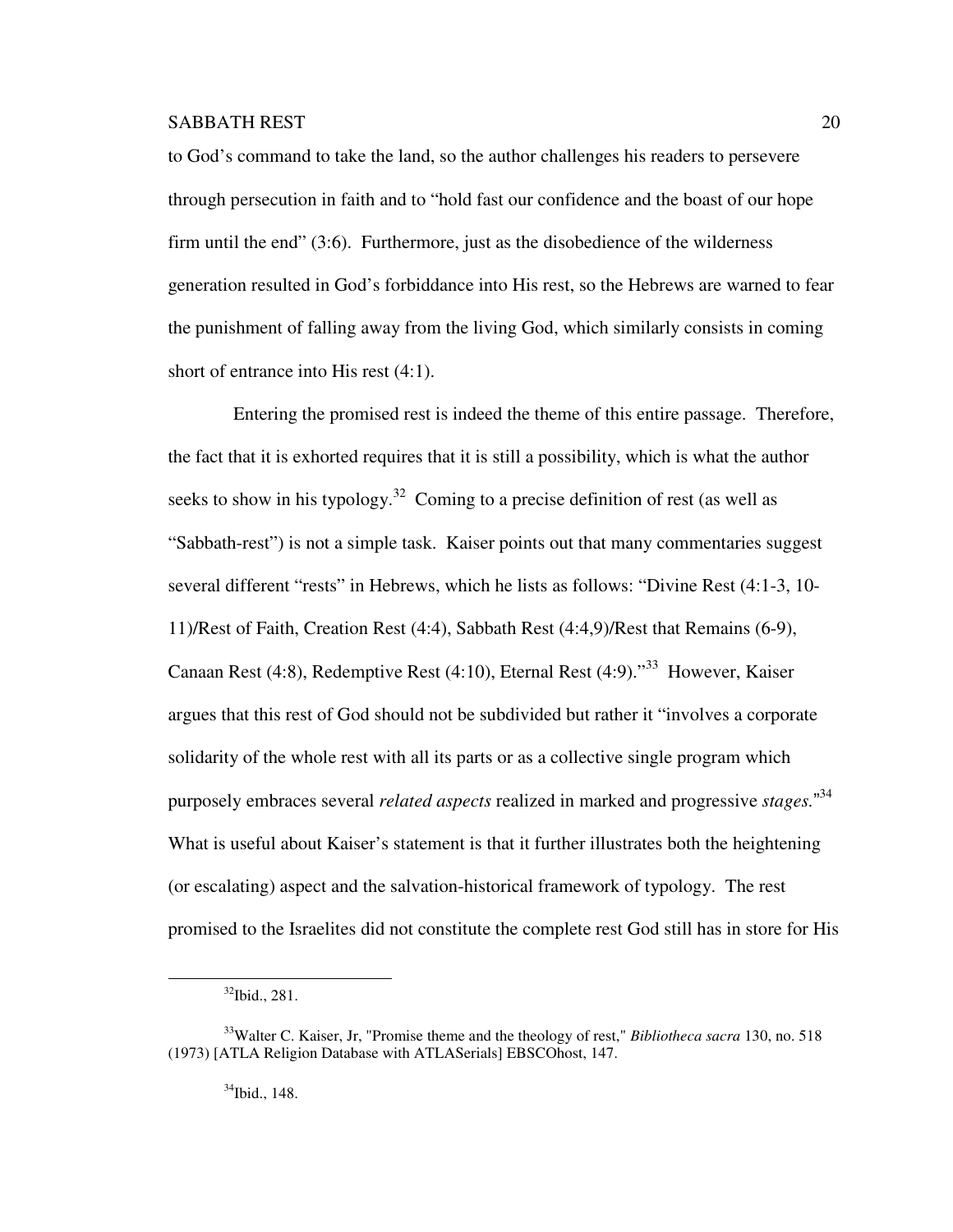people (both to the Hebrews readership and to believers today). This is made clear by the fact that the Hebrews' author explicitly states that Joshua did not bring them into God's ultimate rest, for if He did there would be no remaining rest "today." The question then is what did the rest of Canaan consist of and how did it function in salvation history? To answer this question Genesis 2:2 must be studied in order to clarify the meaning of God's rest.

In Hebrews chapter 4, the author continues his exhortation for faithfulness but now begins to elucidate the promise of rest to his present audience. After a transition in 4:1-2 from the wilderness generation to the present readership, the Hebrews' author continues his discussion with a more in depth interpretation of "rest." Here he utilizes an important Jewish exegetical principle known as *gezerasawa*, in which a verbal analogy between two passages warrants consideration of both passages in an interpretation of each.<sup>35</sup> The two passages in question are Psalm 95:11 (4:3, 5) and Genesis 2:2 (4:4). The cognates "rest" and "rested" provide the connection between the two passages and demonstrate that the "rest" addressed in Psalm 95 is a Sabbath rest.<sup>36</sup> George Guthrie notes that "on the basis of this family of terms the author interprets these two Old Testament passages."<sup>37</sup> The implications (according to Guthrie) are: 1) the "rest" of the psalm was available to the wilderness generation and has also been around since creation; it is not limited to a specific time or place, and 2) the "rest" of the psalm is identified with that of God on the seventh day of creation, it is a Sabbath rest (4:9), including a cessation

<sup>35</sup>Swartley, "Intertextuality in Early Christian Literature," 844.

<sup>&</sup>lt;sup>36</sup>Ibid.

<sup>37</sup>George H. Guthrie, "Hebrews," in *Commentary on the New Testament Use of the Old Testament*, eds. G. K. Beale and D.A. Carson (Grand Rapids: Baker, 2007), 958.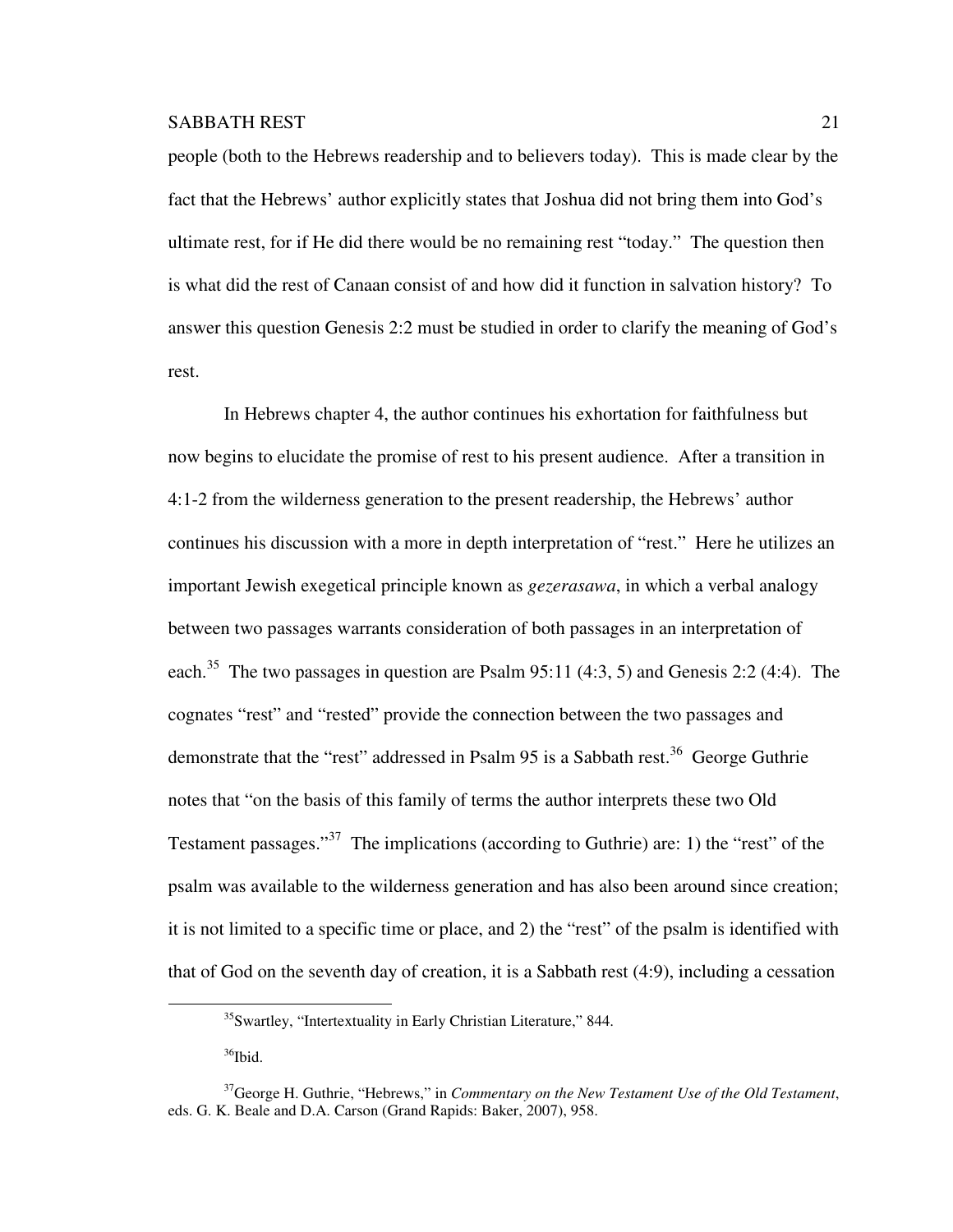from one's works "as God did from his"  $(4:10)$ .<sup>38</sup> Thus, the author interprets the "rest" of Psalm 95 as still available and as a Sabbath rest involving the cessation of works.<sup>39</sup>

The citation of Genesis 2:2 reveals a few notable pieces of information. First, as noted above, the author uses Gen. 2:2 in order to explain the meaning of "rest" in Psalm 95. Essentially, this rest is God's cessation from His creation activity to enjoy His creation.<sup>40</sup> Furthermore, this primordial rest of God which He Himself entered when Creation was complete functions as the antitype for the rest in Psalm  $95<sup>41</sup>$ . In other words, the rest promised in Canaan receives its meaning and significance from the reality of God's own rest on the seventh day of Creation. The implication then is that the rest of Psalm 95 and the rest that still remains for the Hebrews readers is the ultimate future rest of God which He has been celebrating since the creation of the world.<sup>42</sup> The typology, then, works as follows. The wilderness generation was offered the promise of rest in the land of Canaan, which primarily included physical blessings (safety from enemies, successful crops, etc.). They failed to enter this rest because of disobedience, however. Instead of trusting in God to provide for them to overcome the opposition, they desired to return to Egypt. Their punishment was death in the wilderness. The Hebrews readership faces the same promise for entering God's rest, and they are to overcome opposition

l.

<sup>39</sup>Ibid.

<sup>40</sup>Gleason, "The Old Testament background of rest," 298.

<sup>41</sup>Attridge, "'Let us strive to enter that rest,'" 284.

<sup>38</sup>Ibid.

<sup>&</sup>lt;sup>42</sup>John Laansma, "'I Will Give You Rest': The Background and Significance of the Rest Motif in the New Testament," *Tyndale Bulletin* 46, no. 2 (1995) [ATLA Religion Database with ATLASerials]; available from EBSCOhost, 387.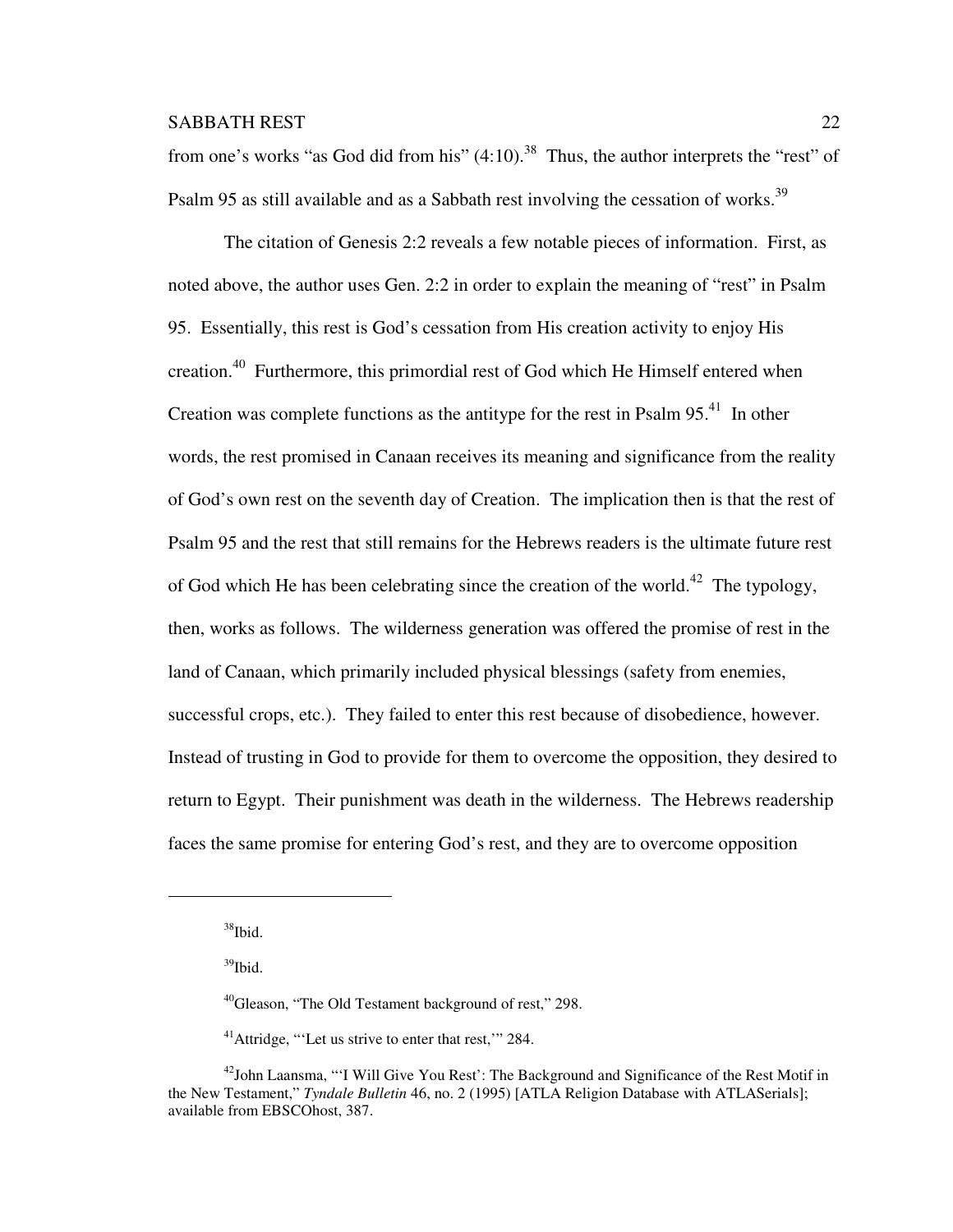(enduring persecution) through faithful obedience to Christ. They have good reason to fear that abandoning their trust in the gospel will result in a failure to enter God's rest just like the wilderness generation. But as has been continuously maintained, the entire passage in Hebrews is a warning against unbelief in which both the fear of the consequences and the promise of God's rest are to motivate the believer to persevere through everything. The argument of Hebrews is a heightened argument (as typological arguments generally are). The rest of Canaan is primarily physical, but it pictures the Sabbath rest, which is the goal of God inaugurated at Creation and consummating at the end of the world.

#### *Sabbatismos* **or "Sabbath-rest"**

At this point in the passage (4:6-10) the Hebrews' expounds on the rest that remains as being the "Sabbath rest" (4:9). Having discussed the context of the passage and the author's use of typology, attention can finally be given to the phrase "Sabbath rest." This word *sabbatismos*, of course, is unique to the biblical text, which explains why there are a wide variety of interpretations that have been proffered. In light of the discussion thus far, it is crucial to remember that the meaning of every word is determined by its context, no matter how commonly or uniquely used. Without even studying this unique word it is already evident from the context that the rest that remains in the "today" for NT believers is the same as God's primordial rest in Genesis. Furthermore, it seems that it will be in some way characterized by an enjoyment of God's presence, since that is what His rest consisted of before the Fall.

Though these conclusions may be somewhat unfounded by the text thus far, they certainly appear to be confirmed by the use of the term *sabbatismos*. This word seems to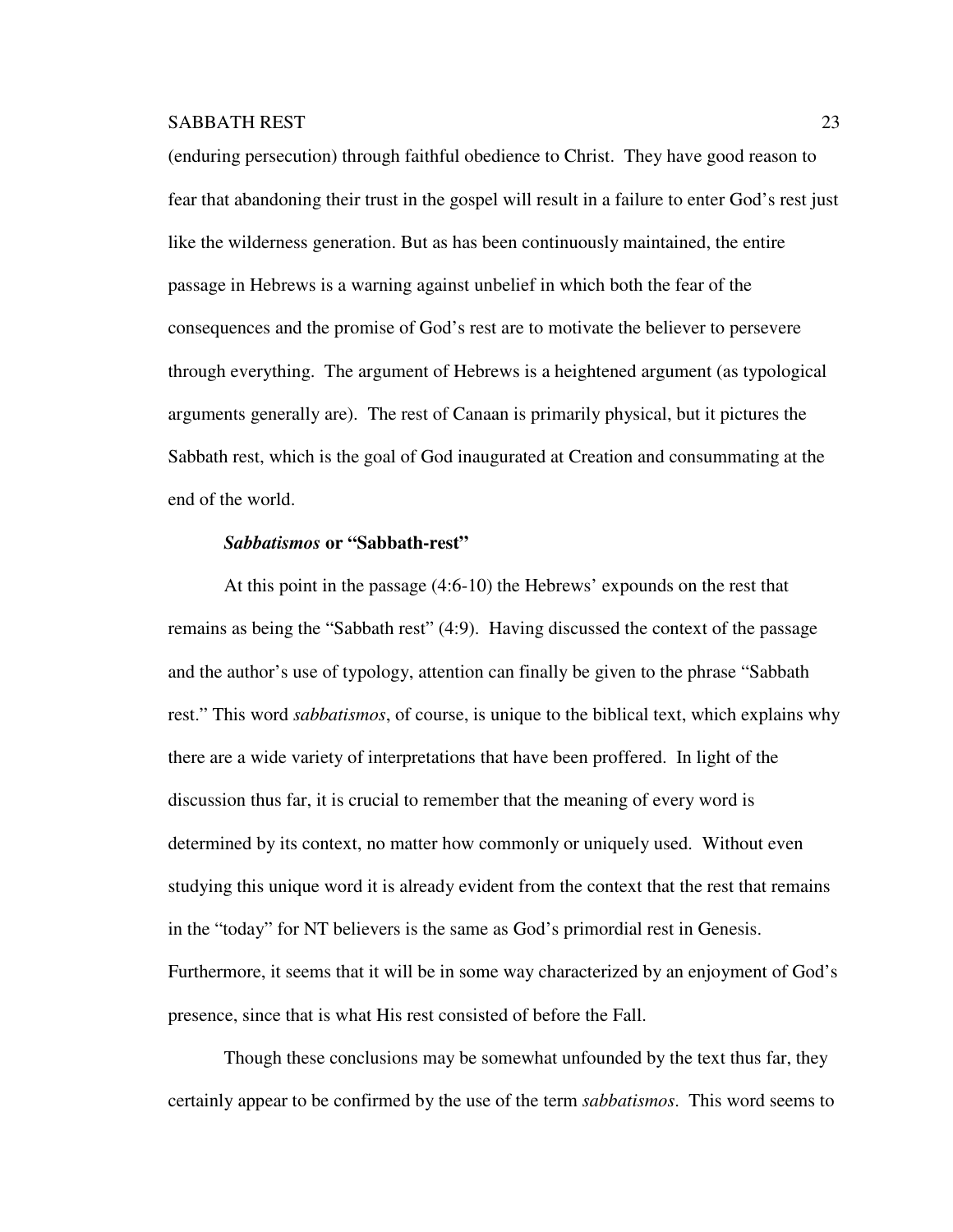have been derived from the verb *sabbatizein*, meaning "to observe/to celebrate the Sabbath."<sup>43</sup> Robert Grossmann notes that the suffix -*smos* is used here to make the verb into a nominal form as it is "a very common suffix used to denominate verbs so that they may serve in the place of nouns in sentence structure."<sup>44</sup> He further argues for several reasons that *sabbatismos* is only referring here to the continuance of the 4<sup>th</sup> commandment and nothing more. That is, all that is being said is that the  $4<sup>th</sup>$ commandment is still in effect for New Testament believers; there remains a weekly Sabbath keeping, but this is not the eternal Sabbath (which is designated by the word *katapausis*).<sup>45</sup>

While Grossmann's analysis of the etymology of *sabbatismos* is helpful, his analysis of the broader context seems to be inaccurate. It is here that knowledge of intertextuality is beneficial. For in this word the use of both type 7 and possibly type 2 of intertextuality can be seen. The word *sabbatismos* carries with it the allusion back to not only the  $4<sup>th</sup>$  commandment but also the seventh day of creation, upon which the  $4<sup>th</sup>$ commandment is modeled. This is also supported by the immediate context of Hebrews, which has just mentioned Genesis 2:2. However, the context points to the fact that the author is using this word to replace *katapausis*. <sup>46</sup> Therefore, it becomes clearer that he is

 $\overline{a}$ 

<sup>43</sup> William Lane, *Hebrews 1-8*, World Biblical Commentary 47A (Nashville: Word, Inc., 1991), 101.

<sup>44</sup>Robert E. Grossmann, "The Sabbath of Hebrews 4:9," *Mid-America Journal of Theology* 2, no. 2 (1986) [ATLA Religion Database with ATLASerials]; available from EBSCOhost, 126.

 $45$ Ibid., 132.

<sup>46</sup>Khiok-Khng Yeo has written an excellent work on the usage and distinction of *katapausis* and *sabbatismos* and how they fit into a theology of rest. See Khiok-Khng Yeo, "The Meaning and Usage of the Theology of "rest" (katapausis and sabbatismos) in Hebrews 3:7-4:13," *Asia Journal of Theology*, 5, no. 1 (1991): 2-33.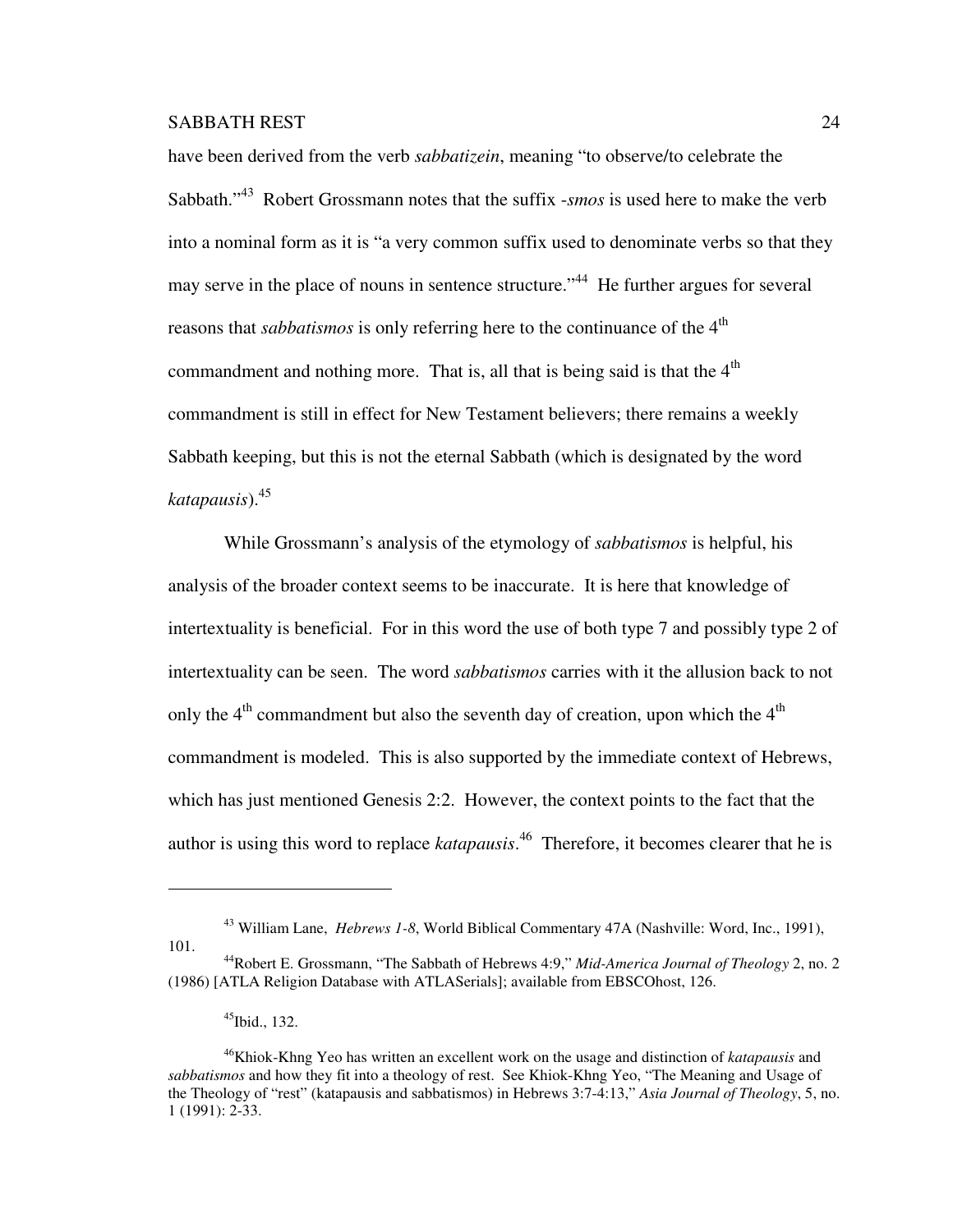using the image of the Sabbath (and ultimately seventh day of Creation) in a new way (i.e., type 7), to point to something that is *future*. That something is most likely not simply a continuance of the  $4<sup>th</sup>$  commandment (although this may be implied as will be seen later), but seems to contain some kind of fulfillment of hope. Of course, this is exactly what the author's typology has been pointing to all along, that there is a promise of rest (4:1) that is in the future (4:6, 8-9) which the believers should hope in and persevere toward (4:11). The question is then: what are the dimensions of this eschatological rest?

It seems that the author has specifically invented this word to replace *katapausis* and give a new description or definition of the rest that remains.<sup>47</sup> Lane observes that "the deliberate choice of *sabbatismos*…must have been dictated by the fact that it conveyed a nuance not found in *katapausis*."<sup>48</sup> Ellingworth agrees with Grossman that "the context suggests that *sabbatismos* may retain a verbal meaning, 'sabbathkeeping.'"<sup>49</sup> He further suggests that the primary distinction between *sabbatismos* and *katapausis* seems to be "that they denote respectively temporal and spatial aspects of the same reality."<sup>50</sup> This could point to the fact that God's ultimate rest is both a place and a

 $^{47}$ O'Brien notes that "this powerful declaration of v. 9 is parallel to that of 6a, except that here the substitution of the term *sabbatismos* ('sabbath celebration') for the usual word *katapausis* ('resting place') is significant, and suggests that the character of the future rest for God's people is defined or described. Had the author intended to say only 'there remains a resting place for the people of God,' we might have expected him to retain the word *katapausis*. Peter O'Brien, *The Letter to the Hebrews*, The Pillar New Testament Commentary (Grand Rapids: Eerdmans, 2010), 170.

<sup>48</sup>Lane, *Hebrews 1-8*, 101.

<sup>49</sup>Paul Ellingworth, *The Epistle to the Hebrews*, The New International Greek Testament Commentary (Grand Rapids: Eerdmans, 1993), 255.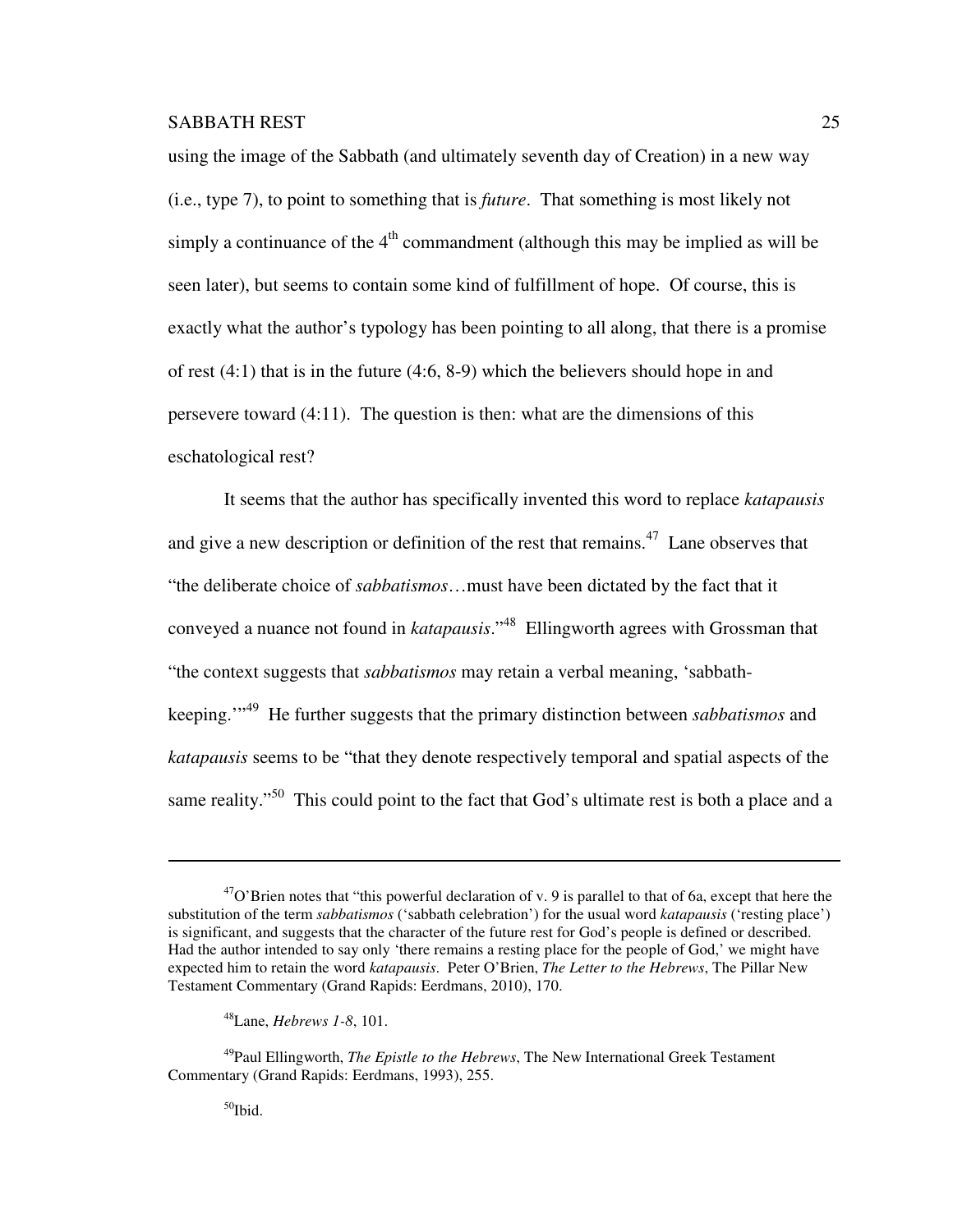state, contra Attridge.<sup>51</sup> In other words, God's Sabbath rest is not only a state of enjoying God's presence but also includes a concrete eschatological reality (whether it be the New Jerusalem, the Millennial reign of Christ on Earth, heaven, a combination of more than one of these, or something else). It is at least very likely that *sabbatismos* refers to God's own Sabbath-rest after creation.<sup>52</sup> It then follows from the evolution of the word itself that this rest includes a Sabbath celebration, because this term "stresses festivity and joy, expressed in worship and praise of God."<sup>53</sup> O'Brien argues that the use of the word *sabbatismos* in place of *katapausis* is "intended to spell out the fact that life for the people of God (both Old Testament saints and New Testament believers) in his resting place will be 'an eternal, festive Sabbath celebration.'"<sup>54</sup> In other words, while *katapausis* refers primarily to a place, the substitution of *sabbatismos* is not synonymous but "explains *what takes place* in God's resting place."<sup>55</sup> Attridge agrees at least that God's rest includes a spiritual state when he states that entering God's rest means "to have a share in God's eternal 'sabbatical' repose."<sup>56</sup> However it becomes clearer now that there is certainly the likelihood that rest could mean both a place and state. In Canaan, the *place* of God's rest which he promised seems to be emphasized more, while

 $54$ Ibid.

l.

 $<sup>55</sup>$ Ibid., 164. (italics added for emphasis)</sup>

<sup>&</sup>lt;sup>51</sup>Attridge, "'Let us strive to enter that rest," 283.

<sup>52</sup>Donald A. Hagner, *Hebrews*, New International Biblical Commentary (Peabody, Massachusetts: Hendrickson Publishers, 1983), 71.

<sup>53</sup>O'Brien, *The Letter to the Hebrews*, 171.

<sup>56</sup>Attridge, "'Let us strive to enter that rest,'" 283.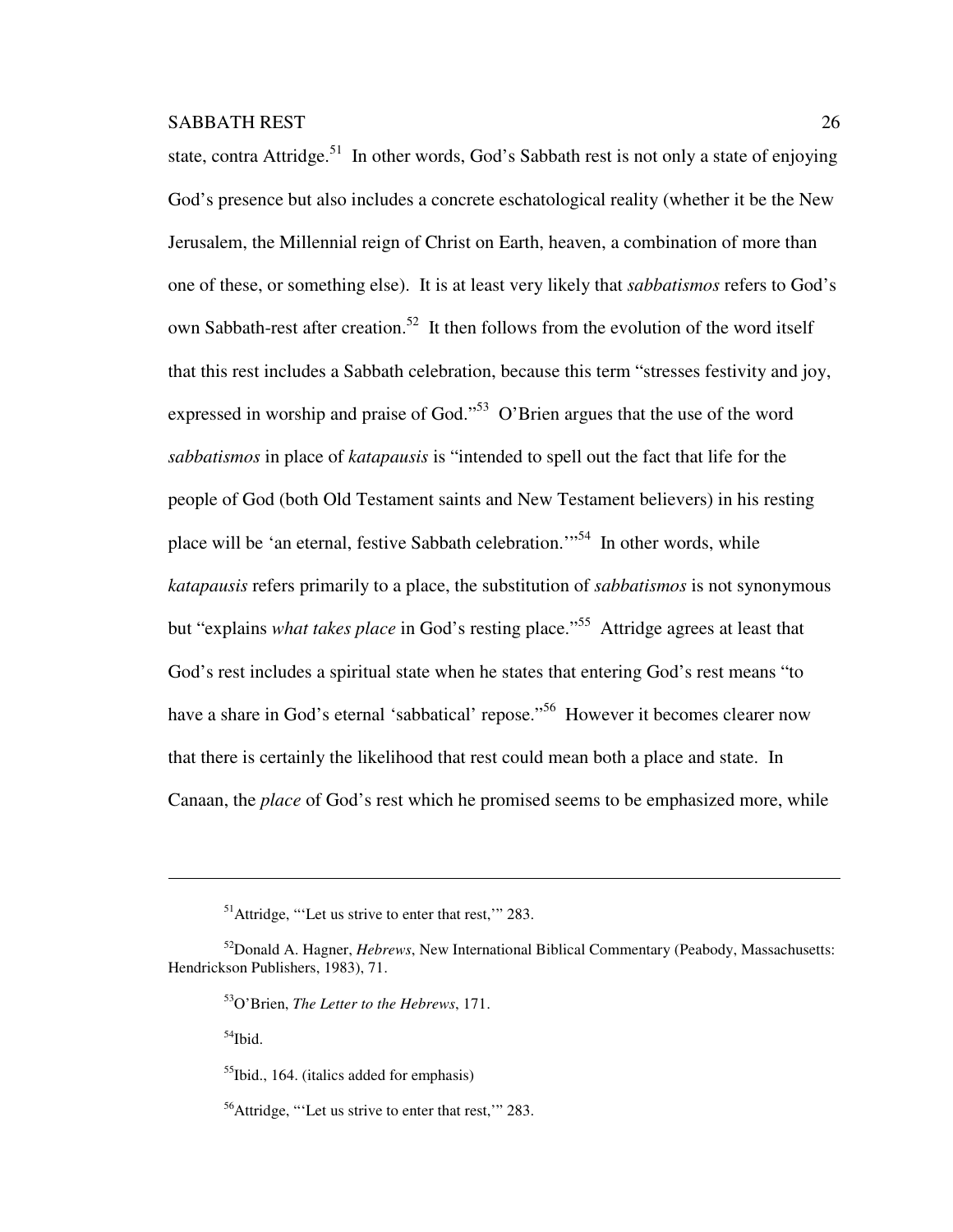the ultimate rest He promises for all who enter by faith includes not only an actual place but also a state of celebration and worship in God's presence.

## **Conclusion**

Before coming to a final conclusion on the meaning and significance of "Sabbath rest," there is one more aspect to consider. Essentially, when is this Sabbath rest entered? It seems in many ways to be a future, eschatological rest. However, there are some indicators within the context which seem to point to a present reality as well. First, the author focuses on the word "today" from Psalm 95 to show that it is ultimately prophetic, announcing a new day of opportunity which has now finally come.<sup>57</sup> Second, the use of the present tense of "enter" in 4:3, 10 adds to the immediacy of the passage, seeming to point to a present reality. In response to this present-future tension, many exegetes have noted the "already-but-not-yet" aspect so characteristic of Hebrews (as well as other NT authors). Thus, entrance into the promised rest is available now, but is yet to be consummated. Lane holds that the verb *eiserchometha* in 4:3 is a "true present" and not simply proleptic; the promise of rest is "predicated upon reality, and believers are already to enjoy the rest referred to in the quotation of Ps. 95:11."<sup>58</sup> In response, O'Brien gives several reasons why the Sabbath rest seems to be solely future. First, the present tense of the verb is not decisive on settling the issue. Second, the promise of a remaining rest is unfulfilled  $(4:1, 6, 9)$ . Third, the structure of  $4:3-11$  is related to 10:32-39, in which the readers are encouraged to endure to receive the promise, thus pointing to a

<sup>57</sup>Lane, *Hebrews 1-8*, 100-101.

 $58$ Ibid., 99.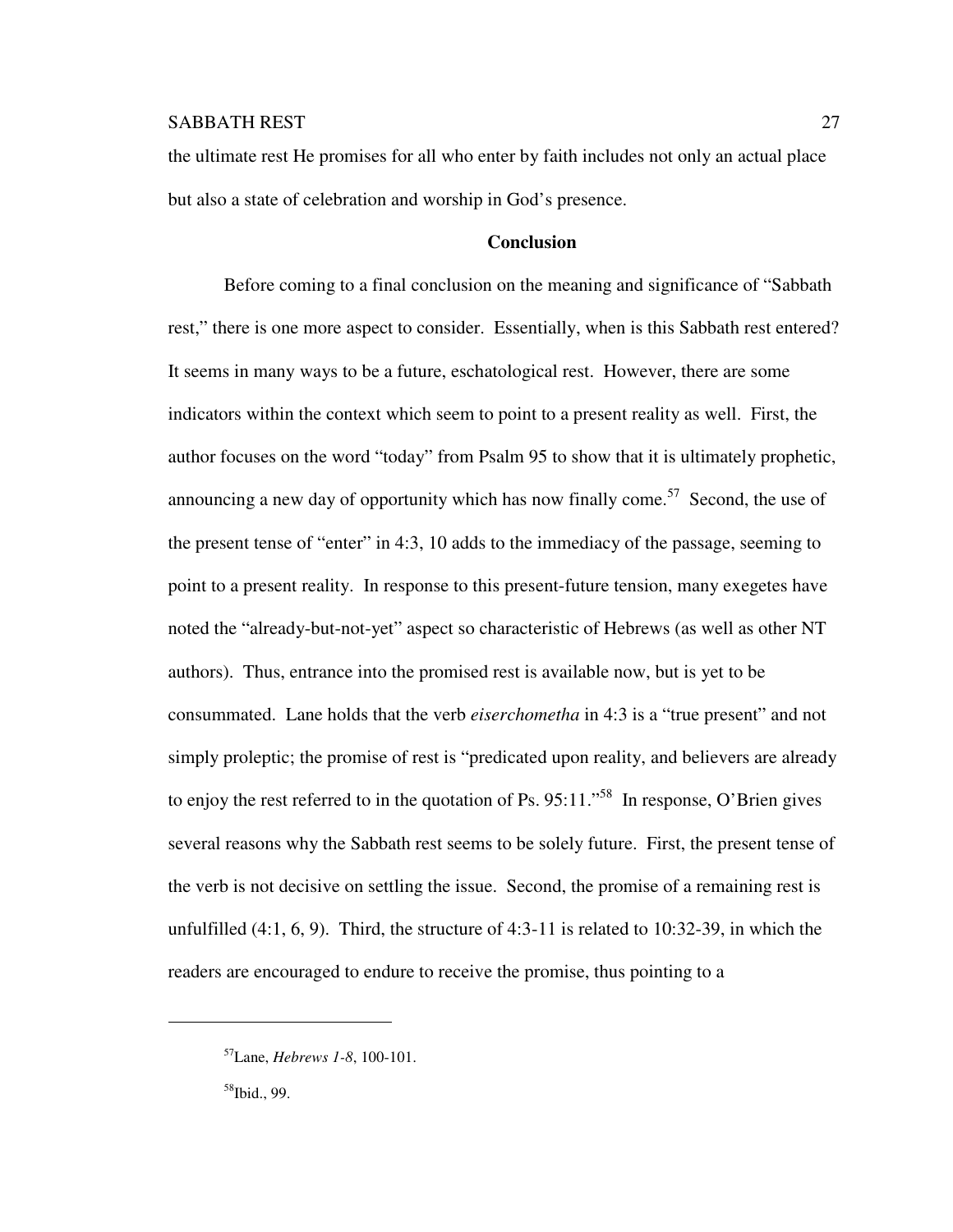consummation. Fourth, v. 3a is more likely a paraenesis than a theological expression. Fifth, the imagery of Ps. 95 and its parallel to the wilderness generation point to a corporate entrance into God's rest (a future event). Sixth, the admonition in 4:11 to make every effort to enter the rest seems to put the rest in front of the listener who is encouraged to "listen" "today."<sup>59</sup> While O'Brien's view of "Sabbath rest" seems to be more accurate than most, there seems to be another way to incorporate the present force of the passage.

At this point Grossman's view concerning *sabbatismos* strictly referring to a weekly Sabbath-keeping must be revisited. $60$  While the evidence in the context seems to support primarily a future aspect in terms of Sabbath rest, it does hold a present reality for believers that cannot be ignored. Grossmann's view fails to recognize the fact that *sabbatismos* includes an eschatological rest in the presence of God, but he does keep from completely ignoring the present reality of this rest for believers. A more balanced view is found in Andrew Lincoln, who emphasizes the present aspect of sabbatismos without diminishing the future, eschatological aspect. In light of the present tense of *eiserchometha* in 4:3 (which Lincoln takes to be a true present), he draws the conclusion

<sup>59</sup>O'Brien, *The Letter to the Hebrews*, 165-166.

<sup>60</sup>Grossmann, "The Sabbath of Hebrews 4:9," 125. In his article, Grossmann maintains that "*sabbatismos* is nothing more or less than a weekly resting from labor." He does not argue for the continued observance of the Fourth Commandment, but rather that *sabbatismos* is simply a reiteration of the "weekly rest day requirement" which has been in effect since the seventh day of Creation and was included in the Fourth Commandment. That is, it is the principle of ceasing from labor one day a week which the word *sabbatismos* and previous context of Hebrews 4 call for, not for the specific observance of the Fourth Commandment itself. In particular, Grossmann points out that the ceremonial aspects of the Law (including the Fourth Commandment) were fulfilled in Christ; it is the underlying principle of the "rest command" (working six days, resting one) which is applied to believers in Hebrews and, by extension, to believers today.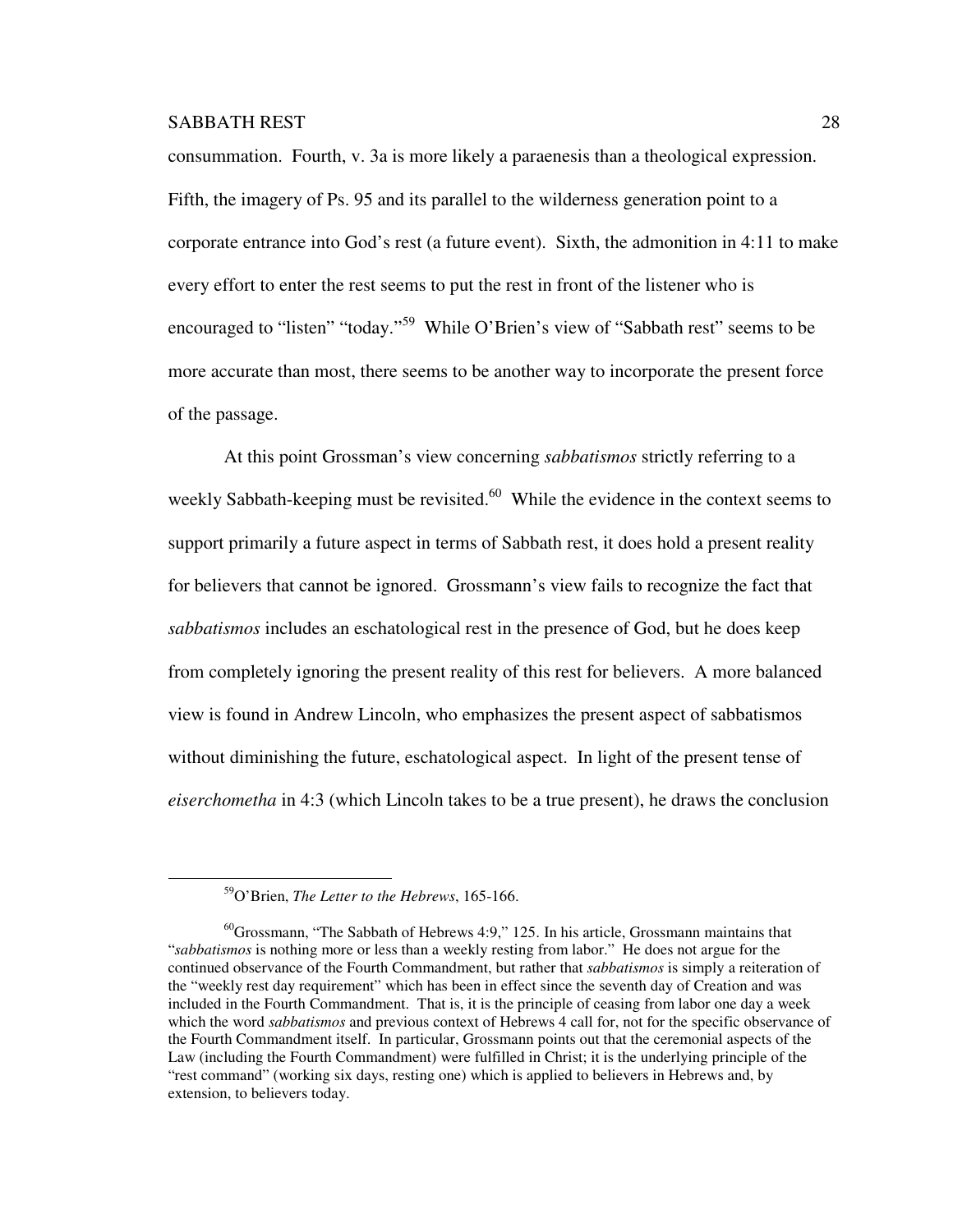$\overline{a}$ 

that "God's promise has become reality in accordance with His plan and purpose."<sup>61</sup> Ultimately, Sabbath rest was inaugurated by Christ in the salvation God provided; those who believe already enter into that rest and are now waiting for it to be consummated at the end. For Lincoln, there is an "already" and a "not yet" in that consummation, and the "decisive turn of events [which] occurred in Christ shows that the 'already' outweighs the 'not yet.'"<sup>62</sup> Lincoln's observations are quite helpful to the discussion. He demonstrates that a relationship with Christ (i.e., salvation) is in a very real sense a concern of the author of Hebrews. That is, the author encourages his readers to stay faithful to Christ (3:7) and approach Him in their time of need (4:14-16). On the other hand, a salvation experience may not be the main force of *sabbatismos*, nor the primary focus of the author. O'Brien's argument for a primarily futuristic perspective in Sabbath rest utilized evidence that cannot easily be ignored. The tension between the already and not yet of the passage is a tension which is difficult to balance, but which must be carefully balanced nonetheless.

Therefore, in light of the already-but-not-yet realization that characterizes Hebrews and is so strong in Hebrews 4, this author submits that the Sabbath rest of Hebrews 4:9 has been initiated by God since the seventh day and will be consummated fully in the future. However, it can be anticipated in the present through persevering in faithfulness, particularly by observing the principle of Sabbath-rest (but not the Fourth Commandment, see footnote below). That is, although the Sabbath rest of God will not

<sup>61</sup>Andrew T. Lincoln, "Sabbath, Rest, and Eschatology in the New Testament," in *From Sabbath to Lord's Day: A Biblical, Historical, and Theological Investigation, ed. D. A. Carson* (Grand Rapids: Zondervan, 1982), 212.  $62$ Ibid., 214-215.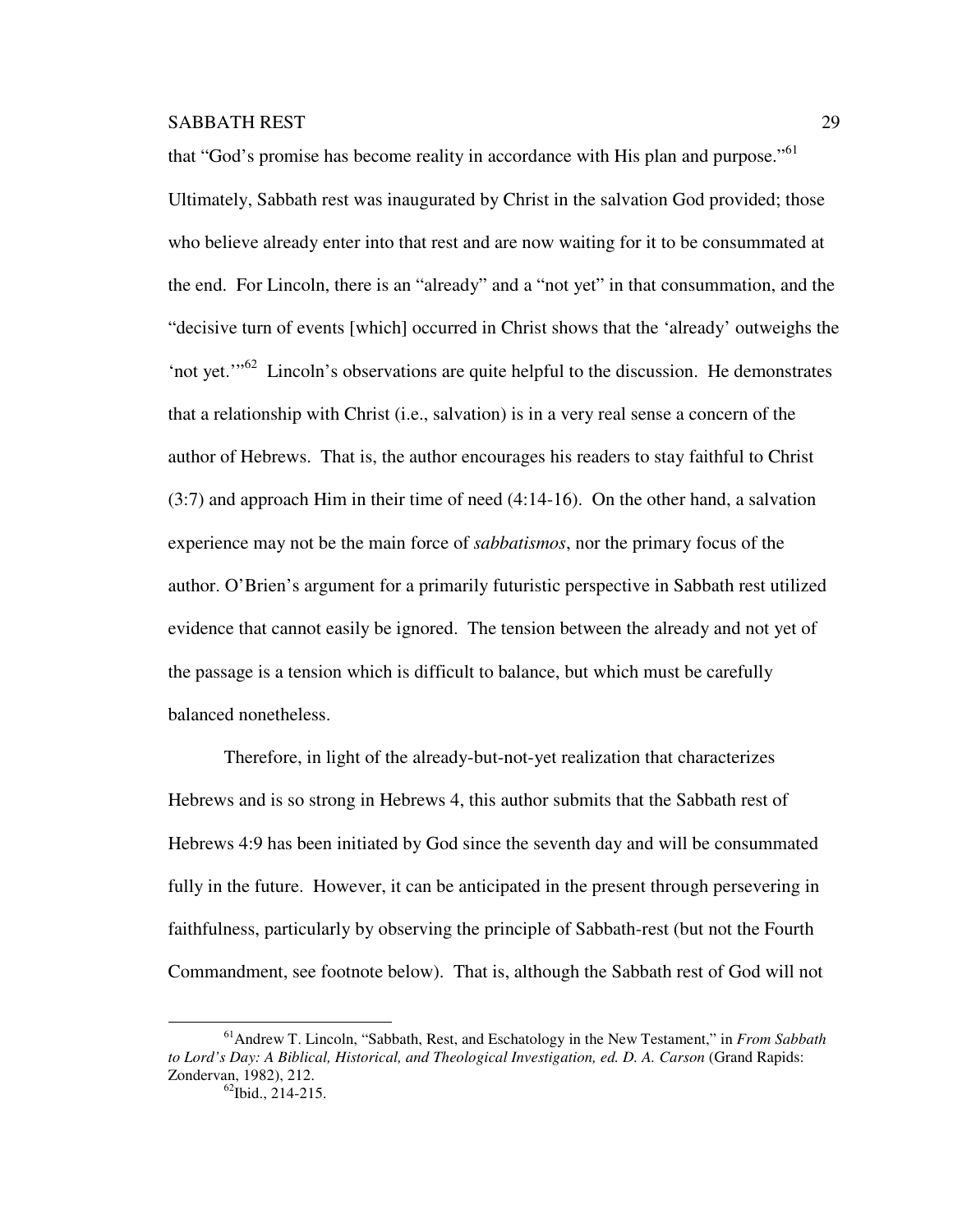be truly entered until the end, believers anticipate it and in some ways receive a taste of it by observing a weekly rest from labor. This is in line with the purpose of the Fourth Commandment, which was to follow God's example on the seventh day of cessation of activity and enjoyment of His creation. The Sabbath was meant to function originally as a holy day unto the Lord, a remembering of God's creation activity and of His past deliverance from slavery. It was a sign of the covenant between God and His people. Ultimately, it was to be a day of festivity and celebration in addition to rest.<sup>63</sup> In Hebrews, observing a weekly Sabbath rest now is a way for the believer to celebrate God's presence in his life as he faithfully perseveres toward entrance into the eternal resting place and unhindered state of celebration and praise in God's presence.<sup>64</sup> The exhortation is to keep persevering in obedience to Him who promises His own rest, which He has been enjoying since the creation of the world.

This emphasis on perseverance in faithfulness is what Herold Weiss interprets as the main point of Hebrews 3:7-4:11; it is the only way to enter into God's rest. Weiss says that when "God had completed his work of creation, he began an uninterrupted rest which humans may penetrate by faith and anticipate by hope but which they will enter when the immovable kingdom is established."<sup>65</sup> When believers have finished their laboring in this life, they will enter into the unshakable kingdom in which God's rest has

<sup>63</sup>O'Brien, *The Letter to the Hebrews*, 171.

<sup>&</sup>lt;sup>64</sup>John Bowman's review of Hofias shows that Hofias also agrees with the idea of Sabbath rest as a future celebration and praise in God's presence. See John Wick Bowman, "Review of Katapausis: Die Vorstellung vom endzeitlichen Ruheort im Hebraerbrieff" *Journal of Biblical Literature* 91, no. 2 (Je 1972): 275-276.

<sup>65</sup>Herold Weiss, "Sabbatismos in the Epistle to the Hebrews," *Catholic Biblical Quarterly* 58, no. 4 O (1996) [ATLA Religion Database with ATLASerials database]; Available from EBSCOhost, 686.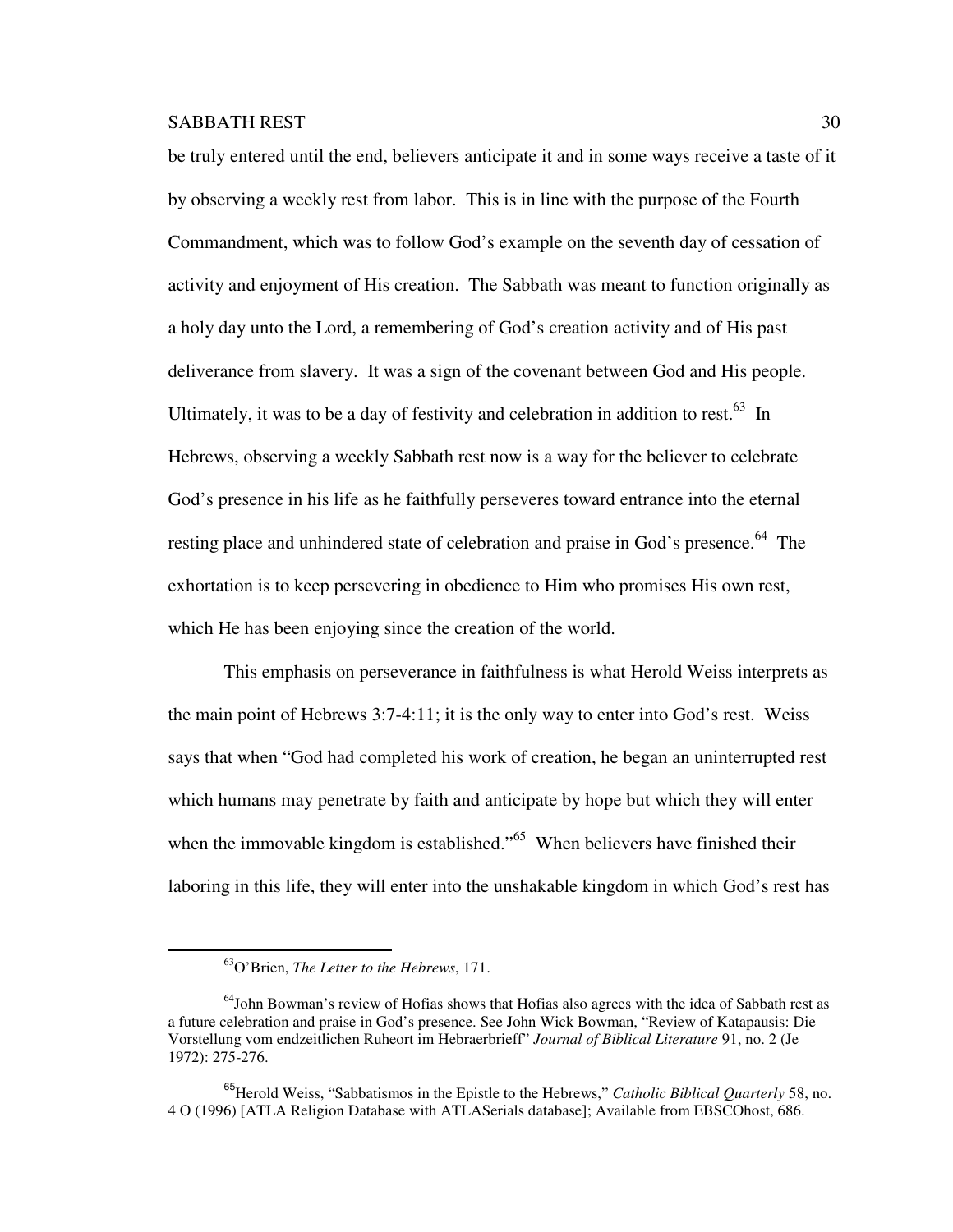been celebrated since the creation of the world.<sup>66</sup> It is by faith and hope that believers endure, living on the basis of the reality of that divine, unshakable rest and entering into it finally when it is revealed at the end (i.e., when it is established).<sup>67</sup> Finally, believers do not need to fret about staying faithful in their own strength, for the great King and High Priest is always interceding on behalf of His people (2:17-18) and ruling on His eternal throne (1:3, 8), able to dispense mercy and grace on those who are in need (4:16). He who rules the universe has experienced the same testing all men have, yet without sin (4:15). Therefore, He is completely qualified to come to the aid of those who are tested (2:18), helping them to endure to the end and enter His rest.

<sup>&</sup>lt;sup>66</sup>Ibid., 684.

 $^{67}$ Ibid., 685-86.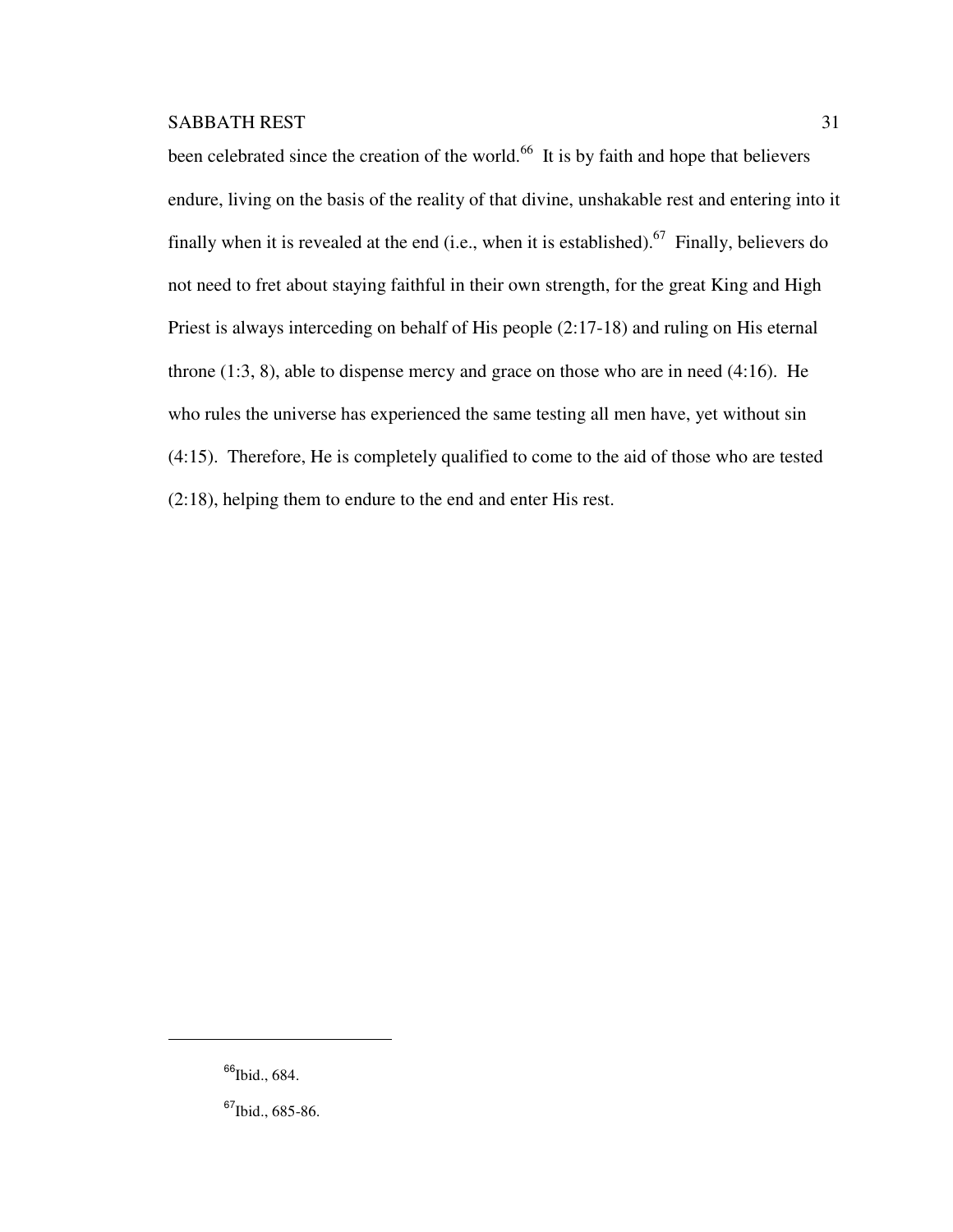#### BIBLIOGRAPHY

- Allen, David. *Lukan Authorship of Hebrews*, ed. E. Ray Clendenen. NAC Studies in Bible & Theology. Nashville: B&H Publishing Group, 2010.
- Attridge, Harold. "'Let u strive to enter that rest' the logic of Hebrews 4:1-11." *Harvard Theological Review* 73, no. 1-2 (1980): 279-288. ATLA Religion Database with ATLASerials database. Available from EBSCOhost.
- Baker, David. "Typology and Christian use of the Old Testament." In *The Right Doctrine from the Wrong Text?* ed. G.K. Beale, 313-330. Grand Rapids: Baker, 1994.
- Black, David Alan. "On the Pauline Authorship of Hebrews (Part 1): Overlooked Affinities between Hebrews and Paul." *Faith and Mission* 16, no. 2 (Spring 1999): 32-51.
- Black, David Alan. "On the Pauline Authorship of Hebrews (Part 2): The External Evidence Reconsidered." *Faith and Mission* 16, no. 3 (Summer 1999): 78-86.
- Bowman, John W. "Review of Katapausis: Die Vorstellung vom endzeitlichen Ruheort im Hebraerbrieff." *Journal of Biblical Literature* 91, no. 2 (Je 1972): 275-276.
- Davidson, Richard. *Typology in Scripture*. Berrien Springs, MI: Andrews University Press, 1981.
- Ellingworth, Paul. *The Epistle to the Hebrews*. The New International Greek Testament Commentary. Grand Rapids: Eerdmans, 1993.
- Elwell, Walter, ed. *Evangelical Dictionary of Biblical Theology*. Grand Rapids: Baker, 1996.
- Fritsch, Charles T. "Biblical typology." *Bibliotheca sacra* 104, no. 414 (1947): 214-222. ATLA Religion Database with ATLASerials. Available from EBSCOhost.
- Gleason, R. (2000). "The Old Testament background of rest in Hebrews 3:7-4:11." *Bibliotheca sacra* 157, no. 627 (2000): 281-1213. ATLA Religion Database with ATLASerials database. Available from EBSCOhost.
- Grossmann, Robert E. "The Sabbath of Hebrews 4:9." *Mid-America Journal of Theology* 2, no. 2 (1986): 125-137. ATLA Religion Database with ATLASerials. Available from EBSCOhost.